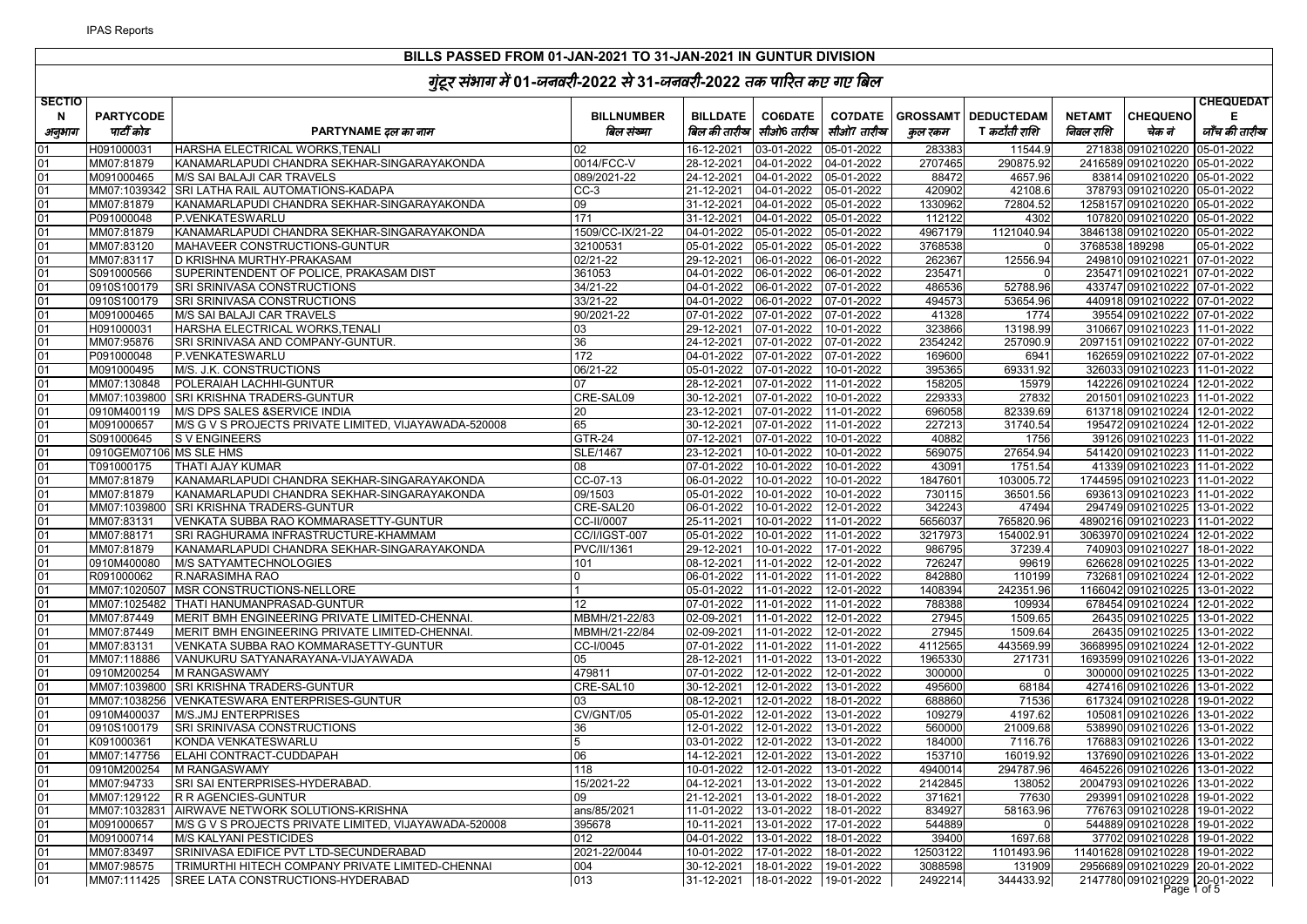| 01 | MM07:122201  | V S ENGINEERING PVT LTD-GUNTUR                                       | 53               |            |                                    |            | 7147541  | 1021370.58     | 6126170 0910210228 19-01-2022 |            |
|----|--------------|----------------------------------------------------------------------|------------------|------------|------------------------------------|------------|----------|----------------|-------------------------------|------------|
| 01 | 0910S100179  | SRI SRINIVASA CONSTRUCTIONS                                          | 35               |            | 12-01-2022 18-01-2022 18-01-2022   |            | 586820   | 39607.9        | 547212 0910210228 19-01-2022  |            |
| 01 | MM07:89338   | VENKATESWARA REDDY GUJJULA-GUNTUR                                    | 98/2021-22       |            | 11-01-2022 18-01-2022 18-01-2022   |            | 8388671  | 1370116.98     | 7018554 0910210228 19-01-2022 |            |
| 01 | S091000658   | STATE BANK OF INDIA                                                  | 0000483          |            | 13-01-2022 19-01-2022 19-01-2022   |            | 14927    | $\Omega$       | 14927 0910210229 20-01-2022   |            |
| 01 | S091000658   | STATE BANK OF INDIA                                                  | 0000484          |            | 13-01-2022 19-01-2022 19-01-2022   |            | 14927    | $\Omega$       | 14927 0910210229 20-01-2022   |            |
| 01 | S091000658   | STATE BANK OF INDIA                                                  | 0000485          |            | 13-01-2022 19-01-2022 19-01-2022   |            | 9499     | $\overline{0}$ | 9499 0910210229 20-01-2022    |            |
| 01 | S091000658   | STATE BANK OF INDIA                                                  | 13570            |            | 13-01-2022  19-01-2022  19-01-2022 |            | 13570    | $\Omega$       | 13570 0910210229 20-01-2022   |            |
| 01 | S091000658   | STATE BANK OF INDIA                                                  | 0000487          |            | 13-01-2022 19-01-2022 19-01-2022   |            | 10856    | $\overline{0}$ | 10856 0910210229 20-01-2022   |            |
| 01 | S091000658   | STATE BANK OF INDIA                                                  | 0000477          |            | 05-01-2022 19-01-2022 19-01-2022   |            | 6785     | $\Omega$       | 6785 0910210229 20-01-2022    |            |
| 01 | S091000658   | STATE BANK OF INDIA                                                  | 0000476          |            | 05-01-2022 19-01-2022              | 19-01-2022 | 4071     | $\Omega$       | 4071 0910210229 20-01-2022    |            |
| 01 | S091000658   | STATE BANK OF INDIA                                                  | 0000479          |            | 07-01-2022 19-01-2022              | 19-01-2022 | 2036     | $\Omega$       | 2036 0910210229 20-01-2022    |            |
| 01 | S091000658   | STATE BANK OF INDIA                                                  | 0000480          |            | 07-01-2022  19-01-2022  19-01-2022 |            | 2443     | $\Omega$       | 2443 0910210229 20-01-2022    |            |
| 01 | M091000714   | <b>M/S KALYANI PESTICIDES</b>                                        | 013              |            | 10-01-2022 20-01-2022 20-01-2022   |            | 38999    | 1682           | 37317 0910210230 21-01-2022   |            |
| 01 | MM07:87477   | C AYYAPU REDDY-MAHABUBNAGAR                                          | CC <sub>02</sub> |            | 12-01-2022 20-01-2022 20-01-2022   |            | 7279048  | 697588         | 6581460 0910210230 21-01-2022 |            |
| 01 | MM07:83169   | RAYAPPA GUDESA-GUNTUR                                                | 851              |            | 15-12-2021 20-01-2022 20-01-2022   |            | 838772   | 90467.97       | 748304 0910210230 21-01-2022  |            |
| 01 | MM07:1043684 | GLINT ELECTRICAL CONTRACTORS-KRISHNA                                 | GEC/01/01/2022   |            | 17-01-2022 20-01-2022 20-01-2022   |            | 171407   | 23003          | 148404 0910210230 21-01-2022  |            |
| 01 | M091000465   | M/S SAI BALAJI CAR TRAVELS                                           | 093              |            | 12-01-2022 20-01-2022 20-01-2022   |            | 81648    | 3532           | 78116 0910210230 21-01-2022   |            |
| 01 | MM07:145672  | VBBTEL MAXPLUS CONSULTANCY SERVICES-HYDERABAD.                       | VbbTel212262     |            | 24-12-2021 20-01-2022 20-01-2022   |            | 322128   | 34744.9        | 287383 0910210230 21-01-2022  |            |
| 01 | MM07:89338   | VENKATESWARA REDDY GUJJULA-GUNTUR                                    | 99/21-22         |            | 13-01-2022 21-01-2022              | 28-01-2022 | 8978717  | 1218303        | 7760414 0910210238 28-01-2022 |            |
| 01 | M091000465   | M/S SAI BALAJI CAR TRAVELS                                           | 094              |            | 19-01-2022 21-01-2022 21-01-2022   |            | 51660    | 2176           | 49484 0910210232 21-01-2022   |            |
| 01 | MM07:82976   | SURYADEVARA SAMBASIVA RAO-KRISHNA                                    | SSR/INV/21-22/8  |            | 04-01-2022 21-01-2022 21-01-2022   |            | 621900   | 67076.94       | 554823 0910210232 21-01-2022  |            |
| 01 |              |                                                                      | 23/21-22         |            | 04-01-2022 21-01-2022 21-01-2022   |            | 1826125  | 200051.94      |                               |            |
|    | MM07:83169   | RAYAPPA GUDESA-GUNTUR                                                | 45               |            |                                    |            |          |                | 1626073 0910210232 21-01-2022 |            |
| 01 | S091000535   | SRI P.JANARDHAN RAO                                                  |                  |            | 06-01-2022 24-01-2022 28-01-2022   |            | 3667426  | 243481.96      | 3423944 0910210238 28-01-2022 |            |
| 01 | MM07:95419   | SAI CHANDANA CONSTRUCTIONS-EAST GODAVARI                             | 8                |            | 12-01-2022 24-01-2022 24-01-2022   |            | 7276105  | 631038.98      | 6645066 0910210233 24-01-2022 |            |
| 01 | MM07:95876   | SRI SRINIVASA AND COMPANY-GUNTUR.                                    | 40               |            | 20-01-2022 24-01-2022 24-01-2022   |            | 1152834  | 65376.92       | 1087457 0910210233 24-01-2022 |            |
| 01 | MM07:113178  | RUDRA CONSTRUCTIONS-RANGAREDDY                                       | $\mathbf{1}$     |            | 20-01-2022 25-01-2022 25-01-2022   |            | 7679875  | 597733.94      | 7082141 0910210234 25-01-2022 |            |
| 01 | MM07:85428   | RAMU ASSOCIATE CONSTRUCTIONS-WARANGAL                                | 1646/01          |            | 26-01-2022 27-01-2022 28-01-2022   |            | 498313   | 54370.98       | 443942 0910210236 28-01-2022  |            |
| 01 | MM07:85428   | RAMU ASSOCIATE CONSTRUCTIONS-WARANGAL                                | 1646/02          |            | 26-01-2022 27-01-2022 28-01-2022   |            | 497655   | 60442.98       | 437212 0910210236 28-01-2022  |            |
| 01 | MM07:85428   | RAMU ASSOCIATE CONSTRUCTIONS-WARANGAL                                | 1646/03          |            | 26-01-2022 27-01-2022 28-01-2022   |            | 498815   | 54424.96       | 444390 0910210236 28-01-2022  |            |
| 01 | MM07:85428   | RAMU ASSOCIATE CONSTRUCTIONS-WARANGAL                                | 1646/04          |            | 26-01-2022 27-01-2022 28-01-2022   |            | 449327   | 49087.98       | 400239 0910210236 28-01-2022  |            |
| 01 | MM07:85428   | RAMU ASSOCIATE CONSTRUCTIONS-WARANGAL                                | 1646/05          |            | 26-01-2022 27-01-2022 28-01-2022   |            | 458843   | 60801.94       | 398041 0910210236 28-01-2022  |            |
| 01 | MM07:85428   | RAMU ASSOCIATE CONSTRUCTIONS-WARANGAL                                | 1646/06          |            | 26-01-2022 27-01-2022 28-01-2022   |            | 498933   | 54125.9        | 444807 0910210236 28-01-2022  |            |
| 01 | MM07:87477   | C AYYAPU REDDY-MAHABUBNAGAR                                          | 00551            |            | 27-01-2022 27-01-2022 28-01-2022   |            | 6581460  |                | 6581460 091264                | 28-01-2022 |
| 01 | 0910N900087  | NAGAM VENKAT RAO                                                     |                  |            | 17-12-2021 29-01-2022              | 29-01-2022 | 477417   | 125018         | 352399 0910210239 31-01-2022  |            |
| 01 | 0910N900087  | NAGAM VENKAT RAO                                                     |                  | 17-12-2021 | 29-01-2022                         | 29-01-2022 | 785349   | 111342         | 674007 0910210239 31-01-2022  |            |
| 02 | P091000179   | PRINT SOLUTIONS                                                      | PS/2122/0050     |            | 13-12-2021 01-01-2022 01-01-2022   |            | 2000     | $\Omega$       | 2000 0910210220 05-01-2022    |            |
| 02 | A091000315   | AZURE POWER ROOFTOP EIGHT PRIVATE LTD (NALGONDA STN)                 | 6611000123       |            | 03-12-2021 01-01-2022 01-01-2022   |            | 12699    | $\Omega$       | 12699 0910210220 05-01-2022   |            |
| 02 | M091000465   | M/S SAI BALAJI CAR TRAVELS                                           | 410              |            | 12-12-2021 01-01-2022              | 01-01-2022 | 9504     | $\Omega$       | 9504 0910210222 07-01-2022    |            |
| 02 | M091000465   | M/S SAI BALAJI CAR TRAVELS                                           | 088/2021-22      |            | 27-12-2021 03-01-2022 04-01-2022   |            | 41328    | 1774           | 39554 0910210220 05-01-2022   |            |
| 02 | 0910M400085  | <b>M/S AWARD DATA SYSTEMS</b>                                        | AWARD/01/2021-22 | 24-12-2021 | 04-01-2022 04-01-2022              |            | 22572    | $\overline{0}$ | 22572 0910210220 05-01-2022   |            |
| 02 | MM07:50215   | PHOENIX AGENCIES-SECUNDERABAD                                        | 148/21-22        |            | 25-10-2021 04-01-2022 05-01-2022   |            | 6888     |                | 6881 0910210222 07-01-2022    |            |
| 02 | 0910M300067  | M/S. DEEPTHI TECHNOLOGIES, GUNTUR                                    | 501              | 12-12-2021 | 06-01-2022                         | 06-01-2022 | 14850    | $\Omega$       | 14850 0910210221 07-01-2022   |            |
| 02 | 0910S700233  | SENIOR ACCOUNTS OFFICER, OPERATION CIRCLE, TSSPDCL, NALGONDAnil      |                  |            | 25-12-2021 06-01-2022              | 06-01-2022 | 58893    | $\Omega$       | 58893 091252                  | 07-01-2022 |
| 02 | 0910S400152  | SAO, TSSPDCL, OC, NALGONDA                                           | Nill             |            | 25-12-2021 06-01-2022              | 06-01-2022 | 56962    | $\Omega$       | 56962 189300                  | 07-01-2022 |
| 02 | 0910S300148  | SENIOR ACCOUNTS OFFICER, TSSPDCL, O.C, NALGONDA                      | <b>Nill</b>      |            | 24-12-2021 06-01-2022 06-01-2022   |            | 54238    | $\overline{0}$ | 54238 091253                  | 07-01-2022 |
| 02 | 0910A300017  | AAO, ERO, APSPDCL, NANDIKOTKUR(KURNOOL DT.)                          | Nill             |            | 04-01-2022 06-01-2022 06-01-2022   |            | 5815     | $\Omega$       | 5815 0910210222 07-01-2022    |            |
| 02 | S091000583   | SAO, TSSPDCL, NALGONDA                                               | <b>NLG1282</b>   |            | 26-12-2021 06-01-2022 07-01-2022   |            | 11544061 | $\Omega$       | 11544061 091251               | 07-01-2022 |
| 02 | M091000465   | M/S SAI BALAJI CAR TRAVELS                                           | 091/2021-22      |            | 06-01-2022 06-01-2022 07-01-2022   |            | 41328    | 1774           | 39554 0910210222 07-01-2022   |            |
| 02 | M091000771   | M/ SRI VENKATARAMANA ELECTRICAL&MECHANICAL WORKS                     | 01               | 09-12-2021 | 06-01-2022                         | 07-01-2022 | 153430   | 3069           | 150361 0910210222 07-01-2022  |            |
| 02 | S091000607   | SENIOR ACCOUNTS OFFICER, TSSPDCL, YADADRI, BHOINGIR.(TSS/RMN YDD1253 |                  | 26-12-2021 | 07-01-2022                         | 07-01-2022 | 16694286 | $\Omega$       | 16694286 091254               | 07-01-2022 |
| 02 |              | 0910GEM06146 RAVI INDUSTRIES                                         | 274/21-22        | 28-10-2021 | 07-01-2022 11-01-2022              |            | 158080   | 1739           | 156341 0910210224 12-01-2022  |            |
| 02 | MM07:2863    | JAINEX LIMITED-MUMBAI                                                | SER/00067/21-22  |            | 22-10-2021 10-01-2022 11-01-2022   |            | 9759     | 0.6            | 9758 0910210224 12-01-2022    |            |
| 02 | D091000026   | Dr.K.Nageswara Rao                                                   | 360767           |            | 10-01-2022  10-01-2022  10-01-2022 |            | 34200    | $\overline{0}$ | 34200 0910210223 11-01-2022   |            |
| 02 |              |                                                                      | Nill             |            |                                    |            | 81333    | $\overline{0}$ |                               |            |
|    | 0910S400036  | SAO, APSPDCL, OC, ONGOLE                                             |                  |            | 05-01-2022 11-01-2022 11-01-2022   |            |          |                | 81333 0910210224 12-01-2022   |            |
| 02 | 0910S700234  | SENIOR ACCOUNTS OFFICER, OPERATION CIRCLE, APSPDCL, KURNOOL Nill     |                  |            | 05-01-2022 11-01-2022 11-01-2022   |            | 208263   | $\Omega$       | 208263 0910210224 12-01-2022  |            |
| 02 | S091000519   | SE O CRDA AMRAVATHI                                                  | Nill             |            | 06-01-2022 11-01-2022 11-01-2022   |            | 108920   | $\Omega$       | 108920 0910210224 12-01-2022  |            |
| 02 | A091000161   | APSPDCL HT KNL 688 Nandyal                                           | Nill             |            | 05-01-2022 11-01-2022 11-01-2022   |            | 110864   | $\Omega$       | 110864 0910210224 12-01-2022  |            |
|    |              |                                                                      |                  |            |                                    |            |          |                | Page 2 of 5                   |            |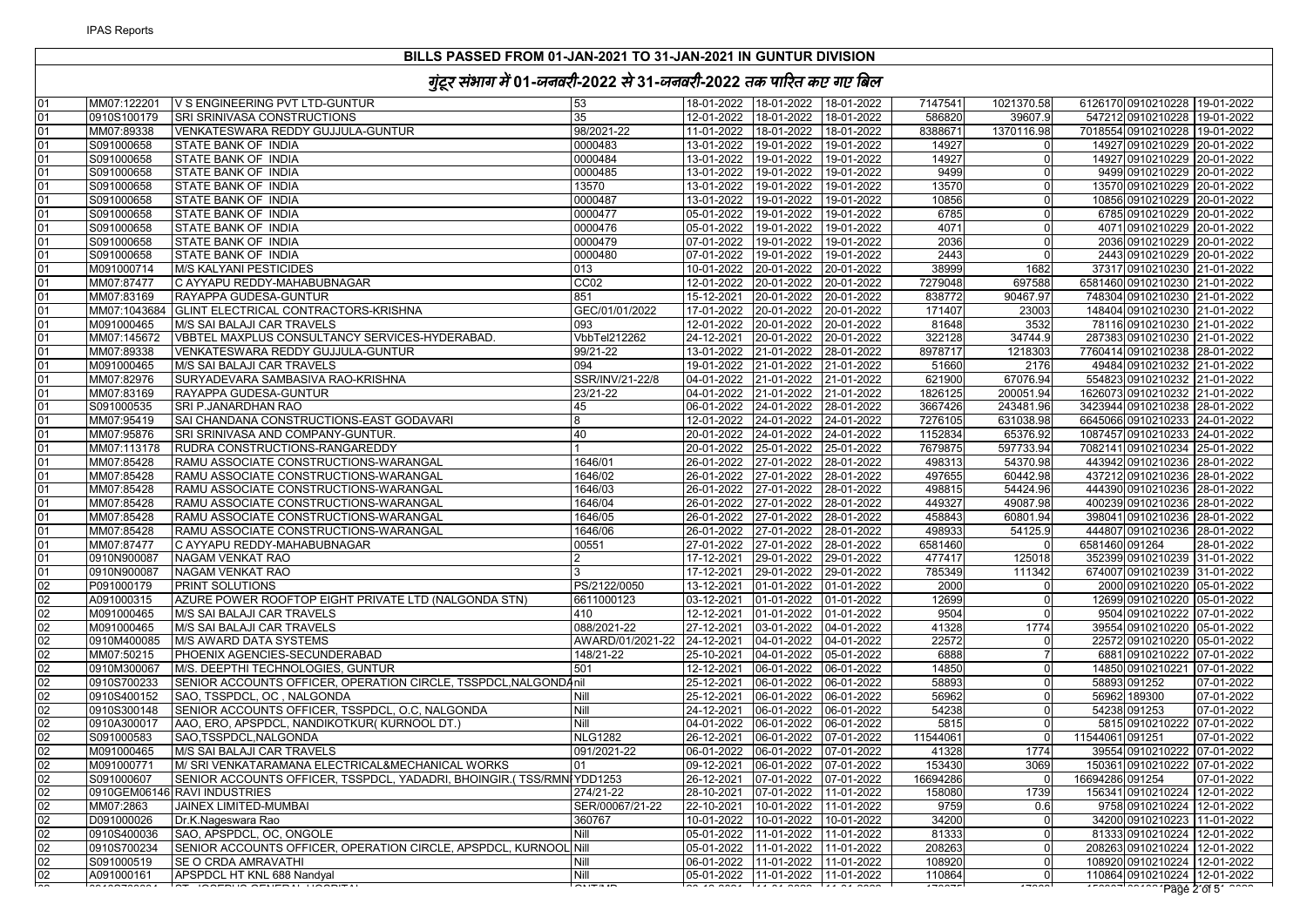| 02<br>SAO, OP, APSPDCL, GUNTUR<br>0910S400031<br>Nill<br>736041<br>736041 0910210224 12-01-2022<br>02<br>Nil<br>ASST. ACCOUNTS OFFICER/ERO/NANDYAL (LT/NDL)<br>08-01-2022 11-01-2022 11-01-2022<br>96319<br>96319 0910210224 12-01-2022<br>A091000381<br>$\Omega$<br>Nill<br>02<br>0910S400174<br>SAO, APSPDCL, OC, GNT (HT SC NO.240)<br>05-01-2022 12-01-2022 12-01-2022<br>687614<br>$\Omega$<br>687614 0910210225 13-01-2022<br>02<br>SAO, APSPDCL, OC, GUNTUR (HT SC NO.698)<br>Nill<br>313963<br>0910S400175<br>05-01-2022  12-01-2022  12-01-2022<br>313963 0910210225 13-01-2022<br>$\Omega$<br>02<br>SAO, APSPDCL, OC, GUNTUR (HT SC NO.843)<br>Nil<br>05-01-2022 12-01-2022 12-01-2022<br>76390<br>76390 0910210225 13-01-2022<br>0910S400176<br>$\Omega$<br>02<br>Nil<br>0910S400178<br>SAO, APSPDCL, OC, GUNTUR (HTSC NO.3661)<br>05-01-2022 12-01-2022 12-01-2022<br>137882<br>137882 0910210225 13-01-2022<br>$\overline{0}$<br>02<br>Nil<br>0910S400179<br>SAO, APSPDCL, OC, GUNTUR (HT SC NO.3690)<br>05-01-2022 12-01-2022 12-01-2022<br>70297<br>$\Omega$<br>70297 0910210225 13-01-2022<br>02<br>Nil<br>S091000494<br>SAO, ERO, APSPDCL, VIDYUT BHAVAN, GUNTUR<br>05-01-2022 12-01-2022 12-01-2022<br>146398<br>146398 0910210225 13-01-2022<br>$\overline{0}$<br>02<br>Nil<br>05-01-2022 12-01-2022 12-01-2022<br>323198<br>323198 0910210225 13-01-2022<br>0910S400177<br>SAO, APSPDCL, OC, GUNTUR (HT SC NO.3073)<br>$\Omega$<br>02<br>SR. ACCOUNTS OFFICER, APSPDCL, OPERATION CIRCLE, GUNTUR<br>Nil<br>05-01-2022 12-01-2022 12-01-2022<br>47159<br>47159 0910210225 13-01-2022<br>0910S400043<br>$\Omega$<br>02<br>48470<br>4847<br>U091000026<br>UDAYANANDA HOSPITALS, NANDYAL<br>GNT/MD.<br>30-12-2021 12-01-2022<br>12-01-2022<br>43623 0910210224 12-01-2022<br>02<br>0910T400108<br>SAO, APSPDCL, O.C, ONGOLE<br>Nil<br>10-01-2022<br>12-01-2022<br>12-01-2022<br>214987<br>214987 0910210225 13-01-2022<br>02<br>DR.RAMESHCARDIAC AND MULTI SPECIAL HOSPITAL.PVT.LTD<br>GNT/MD/438/RAMES 10-01-2022 12-01-2022<br>D091000070<br>12-01-2022<br>936727<br>93673<br>843054 0910210225 13-01-2022<br>02<br>A091000386<br>ANDHRA HOSPITALS (Bhavanipuram) Pvt.Ltd.<br>GNT/MD.34/1/RE<br>28-12-2021 12-01-2022 12-01-2022<br>369991<br>369991 0910210225 13-01-2022<br>02<br>874069<br>D091000070<br>DR.RAMESHCARDIAC AND MULTI SPECIAL HOSPITAL.PVT.LTD<br>GNT/MD.<br>22-12-2021<br>12-01-2022<br>12-01-2022<br>87407<br>786662 0910210225 13-01-2022<br>02<br>15-12-2021 13-01-2022 13-01-2022<br>76344<br>D091000070<br>DR.RAMESHCARDIAC AND MULTI SPECIAL HOSPITAL.PVT.LTD<br>GNT/MD.<br>7634<br>68710 0910210225 13-01-2022<br>02<br>D091000070<br>DR.RAMESHCARDIAC AND MULTI SPECIAL HOSPITAL.PVT.LTD<br>GNT/MD.<br>62981<br>6298<br>56683 0910210225 13-01-2022<br>DR.RAMESHCARDIAC AND MULTI SPECIAL HOSPITAL.PVT.LTD<br>13-01-2022<br>37335<br>3734<br>02<br>D091000070<br>GNT/MD.<br>17-12-2021<br>13-01-2022<br>33601 0910210225 13-01-2022<br>30-12-2021<br>13-01-2022<br>292048<br>29205<br>02<br>U091000026<br>UDAYANANDA HOSPITALS, NANDYAL<br>GNT/MD.<br>13-01-2022<br>262843 0910210225 13-01-2022<br>02<br>10-01-2022 13-01-2022 13-01-2022<br>31398<br>3140<br>28258 0910210226 13-01-2022<br>S091000472<br>SAI BALAJI MEDIMAGE & DIAGNOSTIC CENTRE<br><b>GNT/MD.438</b><br>02<br>05-01-2022 16-01-2022 17-01-2022<br>14622613<br>A091000205<br>APSPDCL HT GNT 3875<br>GNT3875<br>14622613 0910210227 18-01-2022<br>$\Omega$<br>02<br>T091000079<br>GNT3968<br>05-01-2022 16-01-2022<br>17-01-2022<br>19199849<br>19199849 0910210227 18-01-2022<br>The senior Accounts officer<br>$\Omega$<br>02<br>Senior Accounts Officer, APSPDCL<br><b>ONG2098</b><br>05-01-2022 16-01-2022 17-01-2022<br>16168713 0910210227 18-01-2022<br>S091000365<br>16168713<br>$\Omega$<br>02<br>SAO APSPDCL OPERATION CIRCLE KURNOOL<br><b>KNL839</b><br>S091000436<br>10807713<br>10807713 0910210227 18-01-2022<br>02<br>S091000805<br>S.A.O. APCPDCL, OP, GUNTUR (SC-GNT4145)<br>GNT4145<br>05-01-2022 16-01-2022 17-01-2022<br>10138263<br>10138263 0910210227 18-01-2022<br>02<br><b>ONG2358</b><br><b>ONG2358</b><br>05-01-2022<br>16-01-2022<br>17-01-2022<br>20318063 0910210227 18-01-2022<br>O091000021<br>20318063<br>$\Omega$<br>02<br>0910S400043<br>SR. ACCOUNTS OFFICER, APSPDCL, OPERATION CIRCLE, GUNTUR<br>GNT4317<br>05-01-2022<br>16-01-2022<br>17-01-2022<br>8327963<br>8327963 0910210227 18-01-2022<br>$\Omega$<br>02<br>0910A400139<br>AO(CASH), BSNL, GUNTUR<br>sdcap0022051363<br>03-01-2022<br>16-01-2022 17-01-2022<br>1137<br>1137 091261<br>21-01-2022<br>$\Omega$<br>02<br>0910A400139<br>AO(CASH), BSNL, GUNTUR<br>sdcap0022051100<br>03-01-2022<br>16-01-2022 17-01-2022<br>875<br>875 091261<br>21-01-2022<br>$\Omega$ |
|-----------------------------------------------------------------------------------------------------------------------------------------------------------------------------------------------------------------------------------------------------------------------------------------------------------------------------------------------------------------------------------------------------------------------------------------------------------------------------------------------------------------------------------------------------------------------------------------------------------------------------------------------------------------------------------------------------------------------------------------------------------------------------------------------------------------------------------------------------------------------------------------------------------------------------------------------------------------------------------------------------------------------------------------------------------------------------------------------------------------------------------------------------------------------------------------------------------------------------------------------------------------------------------------------------------------------------------------------------------------------------------------------------------------------------------------------------------------------------------------------------------------------------------------------------------------------------------------------------------------------------------------------------------------------------------------------------------------------------------------------------------------------------------------------------------------------------------------------------------------------------------------------------------------------------------------------------------------------------------------------------------------------------------------------------------------------------------------------------------------------------------------------------------------------------------------------------------------------------------------------------------------------------------------------------------------------------------------------------------------------------------------------------------------------------------------------------------------------------------------------------------------------------------------------------------------------------------------------------------------------------------------------------------------------------------------------------------------------------------------------------------------------------------------------------------------------------------------------------------------------------------------------------------------------------------------------------------------------------------------------------------------------------------------------------------------------------------------------------------------------------------------------------------------------------------------------------------------------------------------------------------------------------------------------------------------------------------------------------------------------------------------------------------------------------------------------------------------------------------------------------------------------------------------------------------------------------------------------------------------------------------------------------------------------------------------------------------------------------------------------------------------------------------------------------------------------------------------------------------------------------------------------------------------------------------------------------------------------------------------------------------------------------------------------------------------------------------------------------------------------------------------------------------------------------------------------------------------------------------------------------------------------------------------------------------------------------------------------------------------------------------------------------------------------------------------------------------------------------------------------------------------------------------------------------------------------------------------------------------------------------------------------------------------------------------------------------------------------------------------------------------------------------------|
|                                                                                                                                                                                                                                                                                                                                                                                                                                                                                                                                                                                                                                                                                                                                                                                                                                                                                                                                                                                                                                                                                                                                                                                                                                                                                                                                                                                                                                                                                                                                                                                                                                                                                                                                                                                                                                                                                                                                                                                                                                                                                                                                                                                                                                                                                                                                                                                                                                                                                                                                                                                                                                                                                                                                                                                                                                                                                                                                                                                                                                                                                                                                                                                                                                                                                                                                                                                                                                                                                                                                                                                                                                                                                                                                                                                                                                                                                                                                                                                                                                                                                                                                                                                                                                                                                                                                                                                                                                                                                                                                                                                                                                                                                                                                                                                   |
|                                                                                                                                                                                                                                                                                                                                                                                                                                                                                                                                                                                                                                                                                                                                                                                                                                                                                                                                                                                                                                                                                                                                                                                                                                                                                                                                                                                                                                                                                                                                                                                                                                                                                                                                                                                                                                                                                                                                                                                                                                                                                                                                                                                                                                                                                                                                                                                                                                                                                                                                                                                                                                                                                                                                                                                                                                                                                                                                                                                                                                                                                                                                                                                                                                                                                                                                                                                                                                                                                                                                                                                                                                                                                                                                                                                                                                                                                                                                                                                                                                                                                                                                                                                                                                                                                                                                                                                                                                                                                                                                                                                                                                                                                                                                                                                   |
|                                                                                                                                                                                                                                                                                                                                                                                                                                                                                                                                                                                                                                                                                                                                                                                                                                                                                                                                                                                                                                                                                                                                                                                                                                                                                                                                                                                                                                                                                                                                                                                                                                                                                                                                                                                                                                                                                                                                                                                                                                                                                                                                                                                                                                                                                                                                                                                                                                                                                                                                                                                                                                                                                                                                                                                                                                                                                                                                                                                                                                                                                                                                                                                                                                                                                                                                                                                                                                                                                                                                                                                                                                                                                                                                                                                                                                                                                                                                                                                                                                                                                                                                                                                                                                                                                                                                                                                                                                                                                                                                                                                                                                                                                                                                                                                   |
|                                                                                                                                                                                                                                                                                                                                                                                                                                                                                                                                                                                                                                                                                                                                                                                                                                                                                                                                                                                                                                                                                                                                                                                                                                                                                                                                                                                                                                                                                                                                                                                                                                                                                                                                                                                                                                                                                                                                                                                                                                                                                                                                                                                                                                                                                                                                                                                                                                                                                                                                                                                                                                                                                                                                                                                                                                                                                                                                                                                                                                                                                                                                                                                                                                                                                                                                                                                                                                                                                                                                                                                                                                                                                                                                                                                                                                                                                                                                                                                                                                                                                                                                                                                                                                                                                                                                                                                                                                                                                                                                                                                                                                                                                                                                                                                   |
|                                                                                                                                                                                                                                                                                                                                                                                                                                                                                                                                                                                                                                                                                                                                                                                                                                                                                                                                                                                                                                                                                                                                                                                                                                                                                                                                                                                                                                                                                                                                                                                                                                                                                                                                                                                                                                                                                                                                                                                                                                                                                                                                                                                                                                                                                                                                                                                                                                                                                                                                                                                                                                                                                                                                                                                                                                                                                                                                                                                                                                                                                                                                                                                                                                                                                                                                                                                                                                                                                                                                                                                                                                                                                                                                                                                                                                                                                                                                                                                                                                                                                                                                                                                                                                                                                                                                                                                                                                                                                                                                                                                                                                                                                                                                                                                   |
|                                                                                                                                                                                                                                                                                                                                                                                                                                                                                                                                                                                                                                                                                                                                                                                                                                                                                                                                                                                                                                                                                                                                                                                                                                                                                                                                                                                                                                                                                                                                                                                                                                                                                                                                                                                                                                                                                                                                                                                                                                                                                                                                                                                                                                                                                                                                                                                                                                                                                                                                                                                                                                                                                                                                                                                                                                                                                                                                                                                                                                                                                                                                                                                                                                                                                                                                                                                                                                                                                                                                                                                                                                                                                                                                                                                                                                                                                                                                                                                                                                                                                                                                                                                                                                                                                                                                                                                                                                                                                                                                                                                                                                                                                                                                                                                   |
|                                                                                                                                                                                                                                                                                                                                                                                                                                                                                                                                                                                                                                                                                                                                                                                                                                                                                                                                                                                                                                                                                                                                                                                                                                                                                                                                                                                                                                                                                                                                                                                                                                                                                                                                                                                                                                                                                                                                                                                                                                                                                                                                                                                                                                                                                                                                                                                                                                                                                                                                                                                                                                                                                                                                                                                                                                                                                                                                                                                                                                                                                                                                                                                                                                                                                                                                                                                                                                                                                                                                                                                                                                                                                                                                                                                                                                                                                                                                                                                                                                                                                                                                                                                                                                                                                                                                                                                                                                                                                                                                                                                                                                                                                                                                                                                   |
|                                                                                                                                                                                                                                                                                                                                                                                                                                                                                                                                                                                                                                                                                                                                                                                                                                                                                                                                                                                                                                                                                                                                                                                                                                                                                                                                                                                                                                                                                                                                                                                                                                                                                                                                                                                                                                                                                                                                                                                                                                                                                                                                                                                                                                                                                                                                                                                                                                                                                                                                                                                                                                                                                                                                                                                                                                                                                                                                                                                                                                                                                                                                                                                                                                                                                                                                                                                                                                                                                                                                                                                                                                                                                                                                                                                                                                                                                                                                                                                                                                                                                                                                                                                                                                                                                                                                                                                                                                                                                                                                                                                                                                                                                                                                                                                   |
|                                                                                                                                                                                                                                                                                                                                                                                                                                                                                                                                                                                                                                                                                                                                                                                                                                                                                                                                                                                                                                                                                                                                                                                                                                                                                                                                                                                                                                                                                                                                                                                                                                                                                                                                                                                                                                                                                                                                                                                                                                                                                                                                                                                                                                                                                                                                                                                                                                                                                                                                                                                                                                                                                                                                                                                                                                                                                                                                                                                                                                                                                                                                                                                                                                                                                                                                                                                                                                                                                                                                                                                                                                                                                                                                                                                                                                                                                                                                                                                                                                                                                                                                                                                                                                                                                                                                                                                                                                                                                                                                                                                                                                                                                                                                                                                   |
|                                                                                                                                                                                                                                                                                                                                                                                                                                                                                                                                                                                                                                                                                                                                                                                                                                                                                                                                                                                                                                                                                                                                                                                                                                                                                                                                                                                                                                                                                                                                                                                                                                                                                                                                                                                                                                                                                                                                                                                                                                                                                                                                                                                                                                                                                                                                                                                                                                                                                                                                                                                                                                                                                                                                                                                                                                                                                                                                                                                                                                                                                                                                                                                                                                                                                                                                                                                                                                                                                                                                                                                                                                                                                                                                                                                                                                                                                                                                                                                                                                                                                                                                                                                                                                                                                                                                                                                                                                                                                                                                                                                                                                                                                                                                                                                   |
|                                                                                                                                                                                                                                                                                                                                                                                                                                                                                                                                                                                                                                                                                                                                                                                                                                                                                                                                                                                                                                                                                                                                                                                                                                                                                                                                                                                                                                                                                                                                                                                                                                                                                                                                                                                                                                                                                                                                                                                                                                                                                                                                                                                                                                                                                                                                                                                                                                                                                                                                                                                                                                                                                                                                                                                                                                                                                                                                                                                                                                                                                                                                                                                                                                                                                                                                                                                                                                                                                                                                                                                                                                                                                                                                                                                                                                                                                                                                                                                                                                                                                                                                                                                                                                                                                                                                                                                                                                                                                                                                                                                                                                                                                                                                                                                   |
|                                                                                                                                                                                                                                                                                                                                                                                                                                                                                                                                                                                                                                                                                                                                                                                                                                                                                                                                                                                                                                                                                                                                                                                                                                                                                                                                                                                                                                                                                                                                                                                                                                                                                                                                                                                                                                                                                                                                                                                                                                                                                                                                                                                                                                                                                                                                                                                                                                                                                                                                                                                                                                                                                                                                                                                                                                                                                                                                                                                                                                                                                                                                                                                                                                                                                                                                                                                                                                                                                                                                                                                                                                                                                                                                                                                                                                                                                                                                                                                                                                                                                                                                                                                                                                                                                                                                                                                                                                                                                                                                                                                                                                                                                                                                                                                   |
|                                                                                                                                                                                                                                                                                                                                                                                                                                                                                                                                                                                                                                                                                                                                                                                                                                                                                                                                                                                                                                                                                                                                                                                                                                                                                                                                                                                                                                                                                                                                                                                                                                                                                                                                                                                                                                                                                                                                                                                                                                                                                                                                                                                                                                                                                                                                                                                                                                                                                                                                                                                                                                                                                                                                                                                                                                                                                                                                                                                                                                                                                                                                                                                                                                                                                                                                                                                                                                                                                                                                                                                                                                                                                                                                                                                                                                                                                                                                                                                                                                                                                                                                                                                                                                                                                                                                                                                                                                                                                                                                                                                                                                                                                                                                                                                   |
|                                                                                                                                                                                                                                                                                                                                                                                                                                                                                                                                                                                                                                                                                                                                                                                                                                                                                                                                                                                                                                                                                                                                                                                                                                                                                                                                                                                                                                                                                                                                                                                                                                                                                                                                                                                                                                                                                                                                                                                                                                                                                                                                                                                                                                                                                                                                                                                                                                                                                                                                                                                                                                                                                                                                                                                                                                                                                                                                                                                                                                                                                                                                                                                                                                                                                                                                                                                                                                                                                                                                                                                                                                                                                                                                                                                                                                                                                                                                                                                                                                                                                                                                                                                                                                                                                                                                                                                                                                                                                                                                                                                                                                                                                                                                                                                   |
|                                                                                                                                                                                                                                                                                                                                                                                                                                                                                                                                                                                                                                                                                                                                                                                                                                                                                                                                                                                                                                                                                                                                                                                                                                                                                                                                                                                                                                                                                                                                                                                                                                                                                                                                                                                                                                                                                                                                                                                                                                                                                                                                                                                                                                                                                                                                                                                                                                                                                                                                                                                                                                                                                                                                                                                                                                                                                                                                                                                                                                                                                                                                                                                                                                                                                                                                                                                                                                                                                                                                                                                                                                                                                                                                                                                                                                                                                                                                                                                                                                                                                                                                                                                                                                                                                                                                                                                                                                                                                                                                                                                                                                                                                                                                                                                   |
|                                                                                                                                                                                                                                                                                                                                                                                                                                                                                                                                                                                                                                                                                                                                                                                                                                                                                                                                                                                                                                                                                                                                                                                                                                                                                                                                                                                                                                                                                                                                                                                                                                                                                                                                                                                                                                                                                                                                                                                                                                                                                                                                                                                                                                                                                                                                                                                                                                                                                                                                                                                                                                                                                                                                                                                                                                                                                                                                                                                                                                                                                                                                                                                                                                                                                                                                                                                                                                                                                                                                                                                                                                                                                                                                                                                                                                                                                                                                                                                                                                                                                                                                                                                                                                                                                                                                                                                                                                                                                                                                                                                                                                                                                                                                                                                   |
|                                                                                                                                                                                                                                                                                                                                                                                                                                                                                                                                                                                                                                                                                                                                                                                                                                                                                                                                                                                                                                                                                                                                                                                                                                                                                                                                                                                                                                                                                                                                                                                                                                                                                                                                                                                                                                                                                                                                                                                                                                                                                                                                                                                                                                                                                                                                                                                                                                                                                                                                                                                                                                                                                                                                                                                                                                                                                                                                                                                                                                                                                                                                                                                                                                                                                                                                                                                                                                                                                                                                                                                                                                                                                                                                                                                                                                                                                                                                                                                                                                                                                                                                                                                                                                                                                                                                                                                                                                                                                                                                                                                                                                                                                                                                                                                   |
|                                                                                                                                                                                                                                                                                                                                                                                                                                                                                                                                                                                                                                                                                                                                                                                                                                                                                                                                                                                                                                                                                                                                                                                                                                                                                                                                                                                                                                                                                                                                                                                                                                                                                                                                                                                                                                                                                                                                                                                                                                                                                                                                                                                                                                                                                                                                                                                                                                                                                                                                                                                                                                                                                                                                                                                                                                                                                                                                                                                                                                                                                                                                                                                                                                                                                                                                                                                                                                                                                                                                                                                                                                                                                                                                                                                                                                                                                                                                                                                                                                                                                                                                                                                                                                                                                                                                                                                                                                                                                                                                                                                                                                                                                                                                                                                   |
|                                                                                                                                                                                                                                                                                                                                                                                                                                                                                                                                                                                                                                                                                                                                                                                                                                                                                                                                                                                                                                                                                                                                                                                                                                                                                                                                                                                                                                                                                                                                                                                                                                                                                                                                                                                                                                                                                                                                                                                                                                                                                                                                                                                                                                                                                                                                                                                                                                                                                                                                                                                                                                                                                                                                                                                                                                                                                                                                                                                                                                                                                                                                                                                                                                                                                                                                                                                                                                                                                                                                                                                                                                                                                                                                                                                                                                                                                                                                                                                                                                                                                                                                                                                                                                                                                                                                                                                                                                                                                                                                                                                                                                                                                                                                                                                   |
|                                                                                                                                                                                                                                                                                                                                                                                                                                                                                                                                                                                                                                                                                                                                                                                                                                                                                                                                                                                                                                                                                                                                                                                                                                                                                                                                                                                                                                                                                                                                                                                                                                                                                                                                                                                                                                                                                                                                                                                                                                                                                                                                                                                                                                                                                                                                                                                                                                                                                                                                                                                                                                                                                                                                                                                                                                                                                                                                                                                                                                                                                                                                                                                                                                                                                                                                                                                                                                                                                                                                                                                                                                                                                                                                                                                                                                                                                                                                                                                                                                                                                                                                                                                                                                                                                                                                                                                                                                                                                                                                                                                                                                                                                                                                                                                   |
|                                                                                                                                                                                                                                                                                                                                                                                                                                                                                                                                                                                                                                                                                                                                                                                                                                                                                                                                                                                                                                                                                                                                                                                                                                                                                                                                                                                                                                                                                                                                                                                                                                                                                                                                                                                                                                                                                                                                                                                                                                                                                                                                                                                                                                                                                                                                                                                                                                                                                                                                                                                                                                                                                                                                                                                                                                                                                                                                                                                                                                                                                                                                                                                                                                                                                                                                                                                                                                                                                                                                                                                                                                                                                                                                                                                                                                                                                                                                                                                                                                                                                                                                                                                                                                                                                                                                                                                                                                                                                                                                                                                                                                                                                                                                                                                   |
|                                                                                                                                                                                                                                                                                                                                                                                                                                                                                                                                                                                                                                                                                                                                                                                                                                                                                                                                                                                                                                                                                                                                                                                                                                                                                                                                                                                                                                                                                                                                                                                                                                                                                                                                                                                                                                                                                                                                                                                                                                                                                                                                                                                                                                                                                                                                                                                                                                                                                                                                                                                                                                                                                                                                                                                                                                                                                                                                                                                                                                                                                                                                                                                                                                                                                                                                                                                                                                                                                                                                                                                                                                                                                                                                                                                                                                                                                                                                                                                                                                                                                                                                                                                                                                                                                                                                                                                                                                                                                                                                                                                                                                                                                                                                                                                   |
|                                                                                                                                                                                                                                                                                                                                                                                                                                                                                                                                                                                                                                                                                                                                                                                                                                                                                                                                                                                                                                                                                                                                                                                                                                                                                                                                                                                                                                                                                                                                                                                                                                                                                                                                                                                                                                                                                                                                                                                                                                                                                                                                                                                                                                                                                                                                                                                                                                                                                                                                                                                                                                                                                                                                                                                                                                                                                                                                                                                                                                                                                                                                                                                                                                                                                                                                                                                                                                                                                                                                                                                                                                                                                                                                                                                                                                                                                                                                                                                                                                                                                                                                                                                                                                                                                                                                                                                                                                                                                                                                                                                                                                                                                                                                                                                   |
|                                                                                                                                                                                                                                                                                                                                                                                                                                                                                                                                                                                                                                                                                                                                                                                                                                                                                                                                                                                                                                                                                                                                                                                                                                                                                                                                                                                                                                                                                                                                                                                                                                                                                                                                                                                                                                                                                                                                                                                                                                                                                                                                                                                                                                                                                                                                                                                                                                                                                                                                                                                                                                                                                                                                                                                                                                                                                                                                                                                                                                                                                                                                                                                                                                                                                                                                                                                                                                                                                                                                                                                                                                                                                                                                                                                                                                                                                                                                                                                                                                                                                                                                                                                                                                                                                                                                                                                                                                                                                                                                                                                                                                                                                                                                                                                   |
|                                                                                                                                                                                                                                                                                                                                                                                                                                                                                                                                                                                                                                                                                                                                                                                                                                                                                                                                                                                                                                                                                                                                                                                                                                                                                                                                                                                                                                                                                                                                                                                                                                                                                                                                                                                                                                                                                                                                                                                                                                                                                                                                                                                                                                                                                                                                                                                                                                                                                                                                                                                                                                                                                                                                                                                                                                                                                                                                                                                                                                                                                                                                                                                                                                                                                                                                                                                                                                                                                                                                                                                                                                                                                                                                                                                                                                                                                                                                                                                                                                                                                                                                                                                                                                                                                                                                                                                                                                                                                                                                                                                                                                                                                                                                                                                   |
|                                                                                                                                                                                                                                                                                                                                                                                                                                                                                                                                                                                                                                                                                                                                                                                                                                                                                                                                                                                                                                                                                                                                                                                                                                                                                                                                                                                                                                                                                                                                                                                                                                                                                                                                                                                                                                                                                                                                                                                                                                                                                                                                                                                                                                                                                                                                                                                                                                                                                                                                                                                                                                                                                                                                                                                                                                                                                                                                                                                                                                                                                                                                                                                                                                                                                                                                                                                                                                                                                                                                                                                                                                                                                                                                                                                                                                                                                                                                                                                                                                                                                                                                                                                                                                                                                                                                                                                                                                                                                                                                                                                                                                                                                                                                                                                   |
|                                                                                                                                                                                                                                                                                                                                                                                                                                                                                                                                                                                                                                                                                                                                                                                                                                                                                                                                                                                                                                                                                                                                                                                                                                                                                                                                                                                                                                                                                                                                                                                                                                                                                                                                                                                                                                                                                                                                                                                                                                                                                                                                                                                                                                                                                                                                                                                                                                                                                                                                                                                                                                                                                                                                                                                                                                                                                                                                                                                                                                                                                                                                                                                                                                                                                                                                                                                                                                                                                                                                                                                                                                                                                                                                                                                                                                                                                                                                                                                                                                                                                                                                                                                                                                                                                                                                                                                                                                                                                                                                                                                                                                                                                                                                                                                   |
|                                                                                                                                                                                                                                                                                                                                                                                                                                                                                                                                                                                                                                                                                                                                                                                                                                                                                                                                                                                                                                                                                                                                                                                                                                                                                                                                                                                                                                                                                                                                                                                                                                                                                                                                                                                                                                                                                                                                                                                                                                                                                                                                                                                                                                                                                                                                                                                                                                                                                                                                                                                                                                                                                                                                                                                                                                                                                                                                                                                                                                                                                                                                                                                                                                                                                                                                                                                                                                                                                                                                                                                                                                                                                                                                                                                                                                                                                                                                                                                                                                                                                                                                                                                                                                                                                                                                                                                                                                                                                                                                                                                                                                                                                                                                                                                   |
|                                                                                                                                                                                                                                                                                                                                                                                                                                                                                                                                                                                                                                                                                                                                                                                                                                                                                                                                                                                                                                                                                                                                                                                                                                                                                                                                                                                                                                                                                                                                                                                                                                                                                                                                                                                                                                                                                                                                                                                                                                                                                                                                                                                                                                                                                                                                                                                                                                                                                                                                                                                                                                                                                                                                                                                                                                                                                                                                                                                                                                                                                                                                                                                                                                                                                                                                                                                                                                                                                                                                                                                                                                                                                                                                                                                                                                                                                                                                                                                                                                                                                                                                                                                                                                                                                                                                                                                                                                                                                                                                                                                                                                                                                                                                                                                   |
|                                                                                                                                                                                                                                                                                                                                                                                                                                                                                                                                                                                                                                                                                                                                                                                                                                                                                                                                                                                                                                                                                                                                                                                                                                                                                                                                                                                                                                                                                                                                                                                                                                                                                                                                                                                                                                                                                                                                                                                                                                                                                                                                                                                                                                                                                                                                                                                                                                                                                                                                                                                                                                                                                                                                                                                                                                                                                                                                                                                                                                                                                                                                                                                                                                                                                                                                                                                                                                                                                                                                                                                                                                                                                                                                                                                                                                                                                                                                                                                                                                                                                                                                                                                                                                                                                                                                                                                                                                                                                                                                                                                                                                                                                                                                                                                   |
| 02<br>0910A400139<br>AO(CASH), BSNL, GUNTUR<br>SDCAP0022039073  03-01-2022  16-01-2022  17-01-2022<br>1130<br>1130 091261<br>21-01-2022<br>$\Omega$                                                                                                                                                                                                                                                                                                                                                                                                                                                                                                                                                                                                                                                                                                                                                                                                                                                                                                                                                                                                                                                                                                                                                                                                                                                                                                                                                                                                                                                                                                                                                                                                                                                                                                                                                                                                                                                                                                                                                                                                                                                                                                                                                                                                                                                                                                                                                                                                                                                                                                                                                                                                                                                                                                                                                                                                                                                                                                                                                                                                                                                                                                                                                                                                                                                                                                                                                                                                                                                                                                                                                                                                                                                                                                                                                                                                                                                                                                                                                                                                                                                                                                                                                                                                                                                                                                                                                                                                                                                                                                                                                                                                                               |
| 02<br>62900<br>11322<br>M091000138<br>M/S SKMB AUDIO&ELECTRICALS<br>50<br>25-08-2021<br>16-01-2022<br>16-01-2022<br>51578 0910210227 18-01-2022                                                                                                                                                                                                                                                                                                                                                                                                                                                                                                                                                                                                                                                                                                                                                                                                                                                                                                                                                                                                                                                                                                                                                                                                                                                                                                                                                                                                                                                                                                                                                                                                                                                                                                                                                                                                                                                                                                                                                                                                                                                                                                                                                                                                                                                                                                                                                                                                                                                                                                                                                                                                                                                                                                                                                                                                                                                                                                                                                                                                                                                                                                                                                                                                                                                                                                                                                                                                                                                                                                                                                                                                                                                                                                                                                                                                                                                                                                                                                                                                                                                                                                                                                                                                                                                                                                                                                                                                                                                                                                                                                                                                                                   |
| 02<br>49<br>M091000138<br>M/S SKMB AUDIO&ELECTRICALS<br>25-08-2021 16-01-2022 16-01-2022<br>40800<br>7344<br>33456 0910210227 18-01-2022                                                                                                                                                                                                                                                                                                                                                                                                                                                                                                                                                                                                                                                                                                                                                                                                                                                                                                                                                                                                                                                                                                                                                                                                                                                                                                                                                                                                                                                                                                                                                                                                                                                                                                                                                                                                                                                                                                                                                                                                                                                                                                                                                                                                                                                                                                                                                                                                                                                                                                                                                                                                                                                                                                                                                                                                                                                                                                                                                                                                                                                                                                                                                                                                                                                                                                                                                                                                                                                                                                                                                                                                                                                                                                                                                                                                                                                                                                                                                                                                                                                                                                                                                                                                                                                                                                                                                                                                                                                                                                                                                                                                                                          |
| 02<br>D091000070<br>DR.RAMESHCARDIAC AND MULTI SPECIAL HOSPITAL.PVT.LTD<br><b>GNT/MD.438</b><br>17-12-2021<br>17-01-2022<br>17-01-2022<br>165720<br>16572<br>149148 0910210227 18-01-2022                                                                                                                                                                                                                                                                                                                                                                                                                                                                                                                                                                                                                                                                                                                                                                                                                                                                                                                                                                                                                                                                                                                                                                                                                                                                                                                                                                                                                                                                                                                                                                                                                                                                                                                                                                                                                                                                                                                                                                                                                                                                                                                                                                                                                                                                                                                                                                                                                                                                                                                                                                                                                                                                                                                                                                                                                                                                                                                                                                                                                                                                                                                                                                                                                                                                                                                                                                                                                                                                                                                                                                                                                                                                                                                                                                                                                                                                                                                                                                                                                                                                                                                                                                                                                                                                                                                                                                                                                                                                                                                                                                                         |
| 02<br>D091000070<br>DR.RAMESHCARDIAC AND MULTI SPECIAL HOSPITAL.PVT.LTD<br>GNT/MD.<br>17-12-2021<br>17-01-2022<br>17-01-2022<br>33410<br>3341<br>30069 0910210227<br>18-01-2022                                                                                                                                                                                                                                                                                                                                                                                                                                                                                                                                                                                                                                                                                                                                                                                                                                                                                                                                                                                                                                                                                                                                                                                                                                                                                                                                                                                                                                                                                                                                                                                                                                                                                                                                                                                                                                                                                                                                                                                                                                                                                                                                                                                                                                                                                                                                                                                                                                                                                                                                                                                                                                                                                                                                                                                                                                                                                                                                                                                                                                                                                                                                                                                                                                                                                                                                                                                                                                                                                                                                                                                                                                                                                                                                                                                                                                                                                                                                                                                                                                                                                                                                                                                                                                                                                                                                                                                                                                                                                                                                                                                                   |
| 02<br>S091000472<br>SAI BALAJI MEDIMAGE & DIAGNOSTIC CENTRE<br>GNT/MD.438/I/SB<br>10-01-2022<br>18-01-2022<br>19-01-2022<br>20680<br>2068<br>18612 0910210229 20-01-2022                                                                                                                                                                                                                                                                                                                                                                                                                                                                                                                                                                                                                                                                                                                                                                                                                                                                                                                                                                                                                                                                                                                                                                                                                                                                                                                                                                                                                                                                                                                                                                                                                                                                                                                                                                                                                                                                                                                                                                                                                                                                                                                                                                                                                                                                                                                                                                                                                                                                                                                                                                                                                                                                                                                                                                                                                                                                                                                                                                                                                                                                                                                                                                                                                                                                                                                                                                                                                                                                                                                                                                                                                                                                                                                                                                                                                                                                                                                                                                                                                                                                                                                                                                                                                                                                                                                                                                                                                                                                                                                                                                                                          |
| 02<br>700667<br>70067<br>0910L900140<br>LALITHA SUPER SPECIALITY HOSPITAL(P)LTD<br>GNT/MD.<br>25-11-2021<br>18-01-2022<br>18-01-2022<br>630600 0910210228 19-01-2022                                                                                                                                                                                                                                                                                                                                                                                                                                                                                                                                                                                                                                                                                                                                                                                                                                                                                                                                                                                                                                                                                                                                                                                                                                                                                                                                                                                                                                                                                                                                                                                                                                                                                                                                                                                                                                                                                                                                                                                                                                                                                                                                                                                                                                                                                                                                                                                                                                                                                                                                                                                                                                                                                                                                                                                                                                                                                                                                                                                                                                                                                                                                                                                                                                                                                                                                                                                                                                                                                                                                                                                                                                                                                                                                                                                                                                                                                                                                                                                                                                                                                                                                                                                                                                                                                                                                                                                                                                                                                                                                                                                                              |
| 02<br>MM07:1005552 M B ENTERPRISES-TADEPALLI<br>MBE253/21-22<br>18-10-2021 19-01-2022 19-01-2022<br>10000<br>10000 0910210229 20-01-2022<br>$\Omega$                                                                                                                                                                                                                                                                                                                                                                                                                                                                                                                                                                                                                                                                                                                                                                                                                                                                                                                                                                                                                                                                                                                                                                                                                                                                                                                                                                                                                                                                                                                                                                                                                                                                                                                                                                                                                                                                                                                                                                                                                                                                                                                                                                                                                                                                                                                                                                                                                                                                                                                                                                                                                                                                                                                                                                                                                                                                                                                                                                                                                                                                                                                                                                                                                                                                                                                                                                                                                                                                                                                                                                                                                                                                                                                                                                                                                                                                                                                                                                                                                                                                                                                                                                                                                                                                                                                                                                                                                                                                                                                                                                                                                              |
| $\Omega$                                                                                                                                                                                                                                                                                                                                                                                                                                                                                                                                                                                                                                                                                                                                                                                                                                                                                                                                                                                                                                                                                                                                                                                                                                                                                                                                                                                                                                                                                                                                                                                                                                                                                                                                                                                                                                                                                                                                                                                                                                                                                                                                                                                                                                                                                                                                                                                                                                                                                                                                                                                                                                                                                                                                                                                                                                                                                                                                                                                                                                                                                                                                                                                                                                                                                                                                                                                                                                                                                                                                                                                                                                                                                                                                                                                                                                                                                                                                                                                                                                                                                                                                                                                                                                                                                                                                                                                                                                                                                                                                                                                                                                                                                                                                                                          |
| 02<br>BM22361007159747 10-01-2022 19-01-2022 20-01-2022<br>102880<br>102880 0910210230 21-01-2022<br>0910M800020<br>M/S BHARATI AIRTEL LTD                                                                                                                                                                                                                                                                                                                                                                                                                                                                                                                                                                                                                                                                                                                                                                                                                                                                                                                                                                                                                                                                                                                                                                                                                                                                                                                                                                                                                                                                                                                                                                                                                                                                                                                                                                                                                                                                                                                                                                                                                                                                                                                                                                                                                                                                                                                                                                                                                                                                                                                                                                                                                                                                                                                                                                                                                                                                                                                                                                                                                                                                                                                                                                                                                                                                                                                                                                                                                                                                                                                                                                                                                                                                                                                                                                                                                                                                                                                                                                                                                                                                                                                                                                                                                                                                                                                                                                                                                                                                                                                                                                                                                                        |
|                                                                                                                                                                                                                                                                                                                                                                                                                                                                                                                                                                                                                                                                                                                                                                                                                                                                                                                                                                                                                                                                                                                                                                                                                                                                                                                                                                                                                                                                                                                                                                                                                                                                                                                                                                                                                                                                                                                                                                                                                                                                                                                                                                                                                                                                                                                                                                                                                                                                                                                                                                                                                                                                                                                                                                                                                                                                                                                                                                                                                                                                                                                                                                                                                                                                                                                                                                                                                                                                                                                                                                                                                                                                                                                                                                                                                                                                                                                                                                                                                                                                                                                                                                                                                                                                                                                                                                                                                                                                                                                                                                                                                                                                                                                                                                                   |
| 02<br>BM22371002758856 10-01-2022 19-01-2022 19-01-2022<br>2869<br>0910M800020<br>M/S BHARATI AIRTEL LTD<br>0.86<br>2868 0910210229 20-01-2022                                                                                                                                                                                                                                                                                                                                                                                                                                                                                                                                                                                                                                                                                                                                                                                                                                                                                                                                                                                                                                                                                                                                                                                                                                                                                                                                                                                                                                                                                                                                                                                                                                                                                                                                                                                                                                                                                                                                                                                                                                                                                                                                                                                                                                                                                                                                                                                                                                                                                                                                                                                                                                                                                                                                                                                                                                                                                                                                                                                                                                                                                                                                                                                                                                                                                                                                                                                                                                                                                                                                                                                                                                                                                                                                                                                                                                                                                                                                                                                                                                                                                                                                                                                                                                                                                                                                                                                                                                                                                                                                                                                                                                    |
| 02<br>19748<br>A091000308<br><b>AO CASH BSNL GUNTUR</b><br>820092380<br>08-01-2022 20-01-2022 20-01-2022<br>19748 0910210230 21-01-2022<br>$\overline{0}$                                                                                                                                                                                                                                                                                                                                                                                                                                                                                                                                                                                                                                                                                                                                                                                                                                                                                                                                                                                                                                                                                                                                                                                                                                                                                                                                                                                                                                                                                                                                                                                                                                                                                                                                                                                                                                                                                                                                                                                                                                                                                                                                                                                                                                                                                                                                                                                                                                                                                                                                                                                                                                                                                                                                                                                                                                                                                                                                                                                                                                                                                                                                                                                                                                                                                                                                                                                                                                                                                                                                                                                                                                                                                                                                                                                                                                                                                                                                                                                                                                                                                                                                                                                                                                                                                                                                                                                                                                                                                                                                                                                                                         |
| 02<br>A091000308<br>AO CASH BSNL GUNTUR<br>820087560<br>08-01-2022 20-01-2022 20-01-2022<br>2710<br>$\Omega$<br>2710 0910210230 21-01-2022                                                                                                                                                                                                                                                                                                                                                                                                                                                                                                                                                                                                                                                                                                                                                                                                                                                                                                                                                                                                                                                                                                                                                                                                                                                                                                                                                                                                                                                                                                                                                                                                                                                                                                                                                                                                                                                                                                                                                                                                                                                                                                                                                                                                                                                                                                                                                                                                                                                                                                                                                                                                                                                                                                                                                                                                                                                                                                                                                                                                                                                                                                                                                                                                                                                                                                                                                                                                                                                                                                                                                                                                                                                                                                                                                                                                                                                                                                                                                                                                                                                                                                                                                                                                                                                                                                                                                                                                                                                                                                                                                                                                                                        |
| 4854<br>02<br>A091000308<br><b>AO CASH BSNL GUNTUR</b><br>820088971<br>08-01-2022 20-01-2022<br>20-01-2022<br>$\Omega$<br>4854 0910210230 21-01-2022                                                                                                                                                                                                                                                                                                                                                                                                                                                                                                                                                                                                                                                                                                                                                                                                                                                                                                                                                                                                                                                                                                                                                                                                                                                                                                                                                                                                                                                                                                                                                                                                                                                                                                                                                                                                                                                                                                                                                                                                                                                                                                                                                                                                                                                                                                                                                                                                                                                                                                                                                                                                                                                                                                                                                                                                                                                                                                                                                                                                                                                                                                                                                                                                                                                                                                                                                                                                                                                                                                                                                                                                                                                                                                                                                                                                                                                                                                                                                                                                                                                                                                                                                                                                                                                                                                                                                                                                                                                                                                                                                                                                                              |
| 02<br>A091000308<br><b>AO CASH BSNL GUNTUR</b><br>820090034<br>08-01-2022 20-01-2022<br>20-01-2022<br>3484<br>3484 0910210230 21-01-2022<br>$\Omega$                                                                                                                                                                                                                                                                                                                                                                                                                                                                                                                                                                                                                                                                                                                                                                                                                                                                                                                                                                                                                                                                                                                                                                                                                                                                                                                                                                                                                                                                                                                                                                                                                                                                                                                                                                                                                                                                                                                                                                                                                                                                                                                                                                                                                                                                                                                                                                                                                                                                                                                                                                                                                                                                                                                                                                                                                                                                                                                                                                                                                                                                                                                                                                                                                                                                                                                                                                                                                                                                                                                                                                                                                                                                                                                                                                                                                                                                                                                                                                                                                                                                                                                                                                                                                                                                                                                                                                                                                                                                                                                                                                                                                              |
| 02<br>A091000308<br>04-01-2022 20-01-2022<br>12021<br>12021 0910210230 21-01-2022<br>AO CASH BSNL GUNTUR<br>1060374556<br>20-01-2022<br>$\Omega$                                                                                                                                                                                                                                                                                                                                                                                                                                                                                                                                                                                                                                                                                                                                                                                                                                                                                                                                                                                                                                                                                                                                                                                                                                                                                                                                                                                                                                                                                                                                                                                                                                                                                                                                                                                                                                                                                                                                                                                                                                                                                                                                                                                                                                                                                                                                                                                                                                                                                                                                                                                                                                                                                                                                                                                                                                                                                                                                                                                                                                                                                                                                                                                                                                                                                                                                                                                                                                                                                                                                                                                                                                                                                                                                                                                                                                                                                                                                                                                                                                                                                                                                                                                                                                                                                                                                                                                                                                                                                                                                                                                                                                  |
| 02<br>DR.RAMESHCARDIAC AND MULTI SPECIAL HOSPITAL.PVT.LTD<br>15-12-2021 20-01-2022<br>49115<br>5130<br>43985 0910210230 21-01-2022<br>D091000070<br>GNT/MD.<br>20-01-2022                                                                                                                                                                                                                                                                                                                                                                                                                                                                                                                                                                                                                                                                                                                                                                                                                                                                                                                                                                                                                                                                                                                                                                                                                                                                                                                                                                                                                                                                                                                                                                                                                                                                                                                                                                                                                                                                                                                                                                                                                                                                                                                                                                                                                                                                                                                                                                                                                                                                                                                                                                                                                                                                                                                                                                                                                                                                                                                                                                                                                                                                                                                                                                                                                                                                                                                                                                                                                                                                                                                                                                                                                                                                                                                                                                                                                                                                                                                                                                                                                                                                                                                                                                                                                                                                                                                                                                                                                                                                                                                                                                                                         |
| 02<br>D091000070<br>DR.RAMESHCARDIAC AND MULTI SPECIAL HOSPITAL.PVT.LTD<br>GNT/MD.<br>17-12-2021 20-01-2022 20-01-2022<br>37780<br>3882<br>33898 0910210230 21-01-2022                                                                                                                                                                                                                                                                                                                                                                                                                                                                                                                                                                                                                                                                                                                                                                                                                                                                                                                                                                                                                                                                                                                                                                                                                                                                                                                                                                                                                                                                                                                                                                                                                                                                                                                                                                                                                                                                                                                                                                                                                                                                                                                                                                                                                                                                                                                                                                                                                                                                                                                                                                                                                                                                                                                                                                                                                                                                                                                                                                                                                                                                                                                                                                                                                                                                                                                                                                                                                                                                                                                                                                                                                                                                                                                                                                                                                                                                                                                                                                                                                                                                                                                                                                                                                                                                                                                                                                                                                                                                                                                                                                                                            |
| 02<br>D091000070<br>DR.RAMESHCARDIAC AND MULTI SPECIAL HOSPITAL.PVT.LTD<br>GNT/MD.<br>17-12-2021 20-01-2022 20-01-2022<br>50408<br>5133<br>45275 0910210230 21-01-2022                                                                                                                                                                                                                                                                                                                                                                                                                                                                                                                                                                                                                                                                                                                                                                                                                                                                                                                                                                                                                                                                                                                                                                                                                                                                                                                                                                                                                                                                                                                                                                                                                                                                                                                                                                                                                                                                                                                                                                                                                                                                                                                                                                                                                                                                                                                                                                                                                                                                                                                                                                                                                                                                                                                                                                                                                                                                                                                                                                                                                                                                                                                                                                                                                                                                                                                                                                                                                                                                                                                                                                                                                                                                                                                                                                                                                                                                                                                                                                                                                                                                                                                                                                                                                                                                                                                                                                                                                                                                                                                                                                                                            |
| 02<br>83<br>0910M400085<br>M/S AWARD DATA SYSTEMS<br>13-07-2021 21-01-2022 21-01-2022<br>14980<br>14980 0910210232 21-01-2022<br>$\Omega$                                                                                                                                                                                                                                                                                                                                                                                                                                                                                                                                                                                                                                                                                                                                                                                                                                                                                                                                                                                                                                                                                                                                                                                                                                                                                                                                                                                                                                                                                                                                                                                                                                                                                                                                                                                                                                                                                                                                                                                                                                                                                                                                                                                                                                                                                                                                                                                                                                                                                                                                                                                                                                                                                                                                                                                                                                                                                                                                                                                                                                                                                                                                                                                                                                                                                                                                                                                                                                                                                                                                                                                                                                                                                                                                                                                                                                                                                                                                                                                                                                                                                                                                                                                                                                                                                                                                                                                                                                                                                                                                                                                                                                         |
| 02<br>M/S THE INDIA THERMIT CORP LTD, A/C 62205015093, SCB, KANPUR<br>KAN/2018/715<br>01-04-2021<br>21-01-2022<br>88000<br>8888<br>79112 0910210233 24-01-2022<br>0910M100026<br>24-01-2022                                                                                                                                                                                                                                                                                                                                                                                                                                                                                                                                                                                                                                                                                                                                                                                                                                                                                                                                                                                                                                                                                                                                                                                                                                                                                                                                                                                                                                                                                                                                                                                                                                                                                                                                                                                                                                                                                                                                                                                                                                                                                                                                                                                                                                                                                                                                                                                                                                                                                                                                                                                                                                                                                                                                                                                                                                                                                                                                                                                                                                                                                                                                                                                                                                                                                                                                                                                                                                                                                                                                                                                                                                                                                                                                                                                                                                                                                                                                                                                                                                                                                                                                                                                                                                                                                                                                                                                                                                                                                                                                                                                       |
| 02<br>ST. JOSEPHS GENERAL HOSPITAL<br>0910S700334<br>GNT/MD.<br>13-12-2021<br>25-01-2022<br>25-01-2022<br>121815<br>12182<br>109633 0910210234 25-01-2022                                                                                                                                                                                                                                                                                                                                                                                                                                                                                                                                                                                                                                                                                                                                                                                                                                                                                                                                                                                                                                                                                                                                                                                                                                                                                                                                                                                                                                                                                                                                                                                                                                                                                                                                                                                                                                                                                                                                                                                                                                                                                                                                                                                                                                                                                                                                                                                                                                                                                                                                                                                                                                                                                                                                                                                                                                                                                                                                                                                                                                                                                                                                                                                                                                                                                                                                                                                                                                                                                                                                                                                                                                                                                                                                                                                                                                                                                                                                                                                                                                                                                                                                                                                                                                                                                                                                                                                                                                                                                                                                                                                                                         |
| 02<br>0910L900140<br>LALITHA SUPER SPECIALITY HOSPITAL(P)LTD<br>GNT/MD.<br>14-12-2021<br>25-01-2022<br>25-01-2022<br>807200<br>80720<br>726480 0910210234 25-01-2022                                                                                                                                                                                                                                                                                                                                                                                                                                                                                                                                                                                                                                                                                                                                                                                                                                                                                                                                                                                                                                                                                                                                                                                                                                                                                                                                                                                                                                                                                                                                                                                                                                                                                                                                                                                                                                                                                                                                                                                                                                                                                                                                                                                                                                                                                                                                                                                                                                                                                                                                                                                                                                                                                                                                                                                                                                                                                                                                                                                                                                                                                                                                                                                                                                                                                                                                                                                                                                                                                                                                                                                                                                                                                                                                                                                                                                                                                                                                                                                                                                                                                                                                                                                                                                                                                                                                                                                                                                                                                                                                                                                                              |
| 02<br>578069 0910210235 27-01-2022<br>0910H800074<br>HARIKRISHNA MEDICAL & GENL. STORES<br><b>SL 433</b><br>20-01-2022 27-01-2022 27-01-2022<br>578069<br>- 0                                                                                                                                                                                                                                                                                                                                                                                                                                                                                                                                                                                                                                                                                                                                                                                                                                                                                                                                                                                                                                                                                                                                                                                                                                                                                                                                                                                                                                                                                                                                                                                                                                                                                                                                                                                                                                                                                                                                                                                                                                                                                                                                                                                                                                                                                                                                                                                                                                                                                                                                                                                                                                                                                                                                                                                                                                                                                                                                                                                                                                                                                                                                                                                                                                                                                                                                                                                                                                                                                                                                                                                                                                                                                                                                                                                                                                                                                                                                                                                                                                                                                                                                                                                                                                                                                                                                                                                                                                                                                                                                                                                                                     |
| 02<br>S091000864<br>SRI LAKSHMI NARAYANA AGENCIES<br>75<br>25-01-2022 27-01-2022 27-01-2022<br>990311<br>19807<br>970504 0910210235 27-01-2022                                                                                                                                                                                                                                                                                                                                                                                                                                                                                                                                                                                                                                                                                                                                                                                                                                                                                                                                                                                                                                                                                                                                                                                                                                                                                                                                                                                                                                                                                                                                                                                                                                                                                                                                                                                                                                                                                                                                                                                                                                                                                                                                                                                                                                                                                                                                                                                                                                                                                                                                                                                                                                                                                                                                                                                                                                                                                                                                                                                                                                                                                                                                                                                                                                                                                                                                                                                                                                                                                                                                                                                                                                                                                                                                                                                                                                                                                                                                                                                                                                                                                                                                                                                                                                                                                                                                                                                                                                                                                                                                                                                                                                    |
| 02<br>98<br>14700<br>294<br>0910M400085<br>M/S AWARD DATA SYSTEMS<br>25-10-2021<br>27-01-2022 27-01-2022<br>14406 0910210236 28-01-2022                                                                                                                                                                                                                                                                                                                                                                                                                                                                                                                                                                                                                                                                                                                                                                                                                                                                                                                                                                                                                                                                                                                                                                                                                                                                                                                                                                                                                                                                                                                                                                                                                                                                                                                                                                                                                                                                                                                                                                                                                                                                                                                                                                                                                                                                                                                                                                                                                                                                                                                                                                                                                                                                                                                                                                                                                                                                                                                                                                                                                                                                                                                                                                                                                                                                                                                                                                                                                                                                                                                                                                                                                                                                                                                                                                                                                                                                                                                                                                                                                                                                                                                                                                                                                                                                                                                                                                                                                                                                                                                                                                                                                                           |
| 02<br>LALITHA SUPER SPECIALITY HOSPITAL(P)LTD<br>GNT/MD.438/LSSH   12-01-2022   28-01-2022   28-01-2022<br>92391<br>9239<br>83152 0910210236 28-01-2022<br>0910L900140                                                                                                                                                                                                                                                                                                                                                                                                                                                                                                                                                                                                                                                                                                                                                                                                                                                                                                                                                                                                                                                                                                                                                                                                                                                                                                                                                                                                                                                                                                                                                                                                                                                                                                                                                                                                                                                                                                                                                                                                                                                                                                                                                                                                                                                                                                                                                                                                                                                                                                                                                                                                                                                                                                                                                                                                                                                                                                                                                                                                                                                                                                                                                                                                                                                                                                                                                                                                                                                                                                                                                                                                                                                                                                                                                                                                                                                                                                                                                                                                                                                                                                                                                                                                                                                                                                                                                                                                                                                                                                                                                                                                            |
| 02<br>T091000131<br>THE FA & CCA, TSSPDCL, HYDERABAD<br>Nil<br>25-01-2022 29-01-2022 29-01-2022<br>193434<br>193434 0910210239 31-01-2022<br>$\mathbf 0$                                                                                                                                                                                                                                                                                                                                                                                                                                                                                                                                                                                                                                                                                                                                                                                                                                                                                                                                                                                                                                                                                                                                                                                                                                                                                                                                                                                                                                                                                                                                                                                                                                                                                                                                                                                                                                                                                                                                                                                                                                                                                                                                                                                                                                                                                                                                                                                                                                                                                                                                                                                                                                                                                                                                                                                                                                                                                                                                                                                                                                                                                                                                                                                                                                                                                                                                                                                                                                                                                                                                                                                                                                                                                                                                                                                                                                                                                                                                                                                                                                                                                                                                                                                                                                                                                                                                                                                                                                                                                                                                                                                                                          |
| 02<br>R091000172<br>RAJESWARI TECHNOLOGIES<br>RT/21-22/57<br>11-11-2021 29-01-2022 29-01-2022<br>7080<br>7080 0910210239 31-01-2022<br><u> Arrian Armania di Marandista </u>                                                                                                                                                                                                                                                                                                                                                                                                                                                                                                                                                                                                                                                                                                                                                                                                                                                                                                                                                                                                                                                                                                                                                                                                                                                                                                                                                                                                                                                                                                                                                                                                                                                                                                                                                                                                                                                                                                                                                                                                                                                                                                                                                                                                                                                                                                                                                                                                                                                                                                                                                                                                                                                                                                                                                                                                                                                                                                                                                                                                                                                                                                                                                                                                                                                                                                                                                                                                                                                                                                                                                                                                                                                                                                                                                                                                                                                                                                                                                                                                                                                                                                                                                                                                                                                                                                                                                                                                                                                                                                                                                                                                      |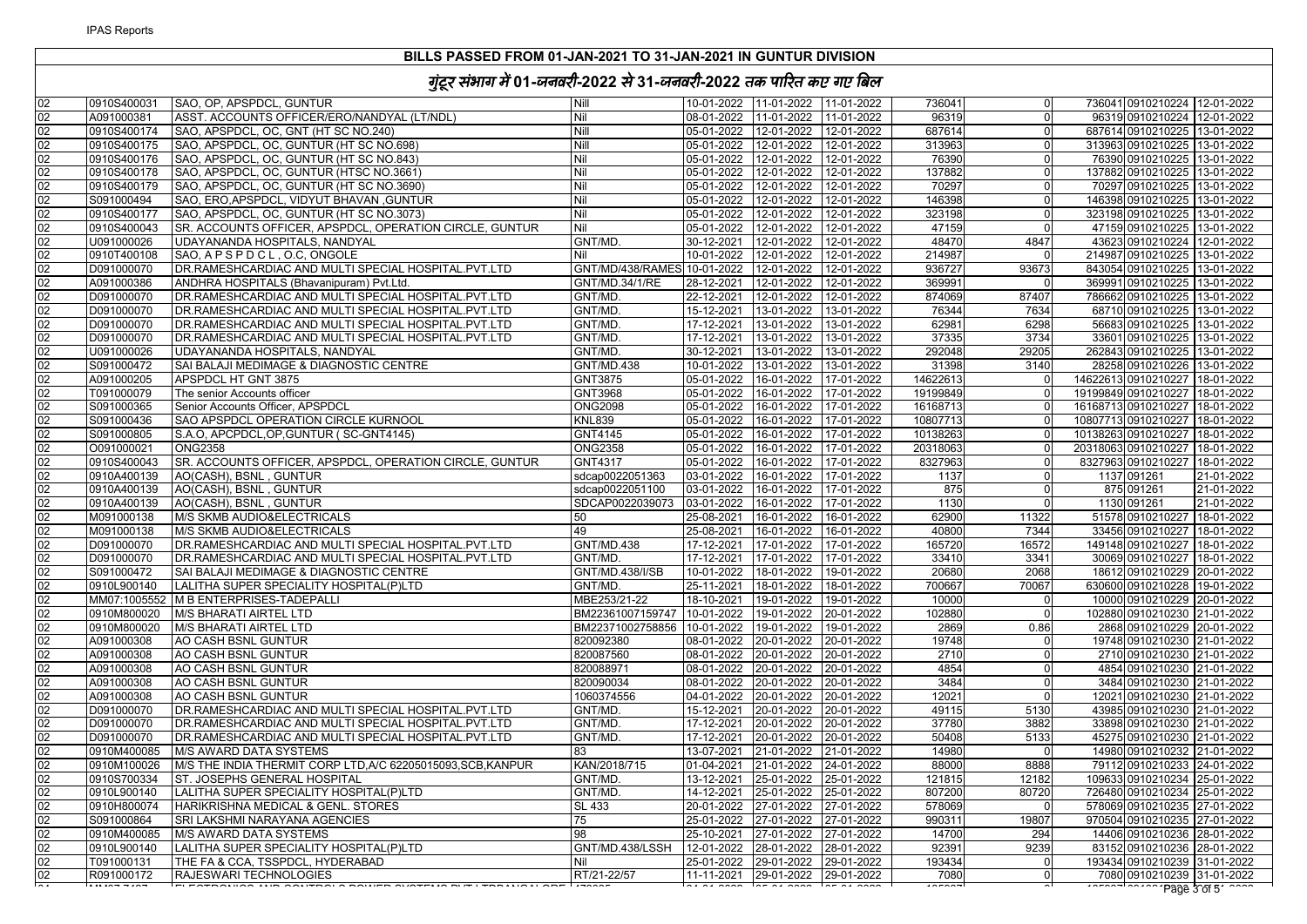| RAIL AIDS-SECUNDERABAD<br>18-12-2021 05-01-2022 07-01-2022<br>8541 0910210222 07-01-2022<br>MM07:10114<br>32<br>8550<br>-9<br>20<br>130340<br>MM07:10114<br>RAIL AIDS-SECUNDERABAD<br>18-12-2021<br>05-01-2022 07-01-2022<br>130<br>130210 0910210222 07-01-2022<br>14<br>74220<br>MM07:10114<br>RAIL AIDS-SECUNDERABAD<br>18-12-2021<br>05-01-2022 07-01-2022<br>74<br>74146 0910210222 07-01-2022<br>13<br>54841<br>55<br>RAIL AIDS-SECUNDERABAD<br>05-01-2022 07-01-2022<br>54786 0910210222 07-01-2022<br>MM07:10114<br>18-12-2021<br>88948<br>MM07:10114<br><b>RAIL AIDS-SECUNDERABAD</b><br>12<br>18-12-2021<br>05-01-2022 07-01-2022<br>89<br>88859 0910210222 07-01-2022<br>92460<br>MM07:10114<br>RAIL AIDS-SECUNDERABAD<br>11<br>18-12-2021<br>05-01-2022 07-01-2022<br>92<br>92368 0910210222 07-01-2022<br>RAIL AIDS-SECUNDERABAD<br>18-12-2021<br>05-01-2022 07-01-2022<br>65870<br>66<br>MM07:10114<br>$\overline{9}$<br>65804 0910210222 07-01-2022<br>105409<br>MM07:10114<br>RAIL AIDS-SECUNDERABAD<br>18-12-2021<br>05-01-2022  07-01-2022<br>105<br>105304 0910210222 07-01-2022<br>MM07:10114<br>RAIL AIDS-SECUNDERABAD<br>18-12-2021<br>05-01-2022 07-01-2022<br>102300<br>102<br>102198 0910210222 07-01-2022<br>RAIL AIDS-SECUNDERABAD<br>91747 0910210222 07-01-2022<br>MM07:10114<br>18-12-2021<br>05-01-2022 07-01-2022<br>91839<br>92<br>MM07:10114<br>RAIL AIDS-SECUNDERABAD<br>05-01-2022 07-01-2022<br>47719<br>$\overline{48}$<br>47671 0910210222 07-01-2022<br>18-12-2021<br>68<br>RAIL AIDS-SECUNDERABAD<br>$\overline{4}$<br>05-01-2022 07-01-2022<br>68000<br>67932 0910210222 07-01-2022<br>MM07:10114<br>18-12-2021<br>22<br>83981<br>84<br>MM07:10114<br>RAIL AIDS-SECUNDERABAD<br>18-12-2021<br>05-01-2022 07-01-2022<br>83897 0910210222 07-01-2022<br>59<br>MM07:10114<br>RAIL AIDS-SECUNDERABAD<br>23<br>18-12-2021<br>05-01-2022 07-01-2022<br>58880<br>58821 0910210222 07-01-2022<br>24<br>RAIL AIDS-SECUNDERABAD<br>113079<br>113<br>MM07:10114<br>18-12-2021<br>05-01-2022 07-01-2022<br>112966 0910210222 07-01-2022<br>MM07:10114<br><b>RAIL AIDS-SECUNDERABAD</b><br>25<br>18-12-2021<br>05-01-2022 07-01-2022<br>91421<br>91<br>91330 0910210222 07-01-2022<br>247519<br>MM07:10114<br>RAIL AIDS-SECUNDERABAD<br>26<br>18-12-2021<br>05-01-2022 07-01-2022<br>248<br>247271 0910210222 07-01-2022<br>27<br>42990<br>MM07:10114<br>RAIL AIDS-SECUNDERABAD<br>18-12-2021<br>05-01-2022<br>07-01-2022<br>43<br>42947 0910210222 07-01-2022<br>RAIL AIDS-SECUNDERABAD<br>28<br>05-01-2022 07-01-2022<br>127530<br>128<br>127402 0910210222 07-01-2022<br>MM07:10114<br>18-12-2021<br>29<br>159<br>MM07:10114<br>RAIL AIDS-SECUNDERABAD<br>18-12-2021<br>05-01-2022 07-01-2022<br>159378<br>159219 0910210222 07-01-2022<br>MM07:10114<br>RAIL AIDS-SECUNDERABAD<br>30<br>18-12-2021<br>05-01-2022 07-01-2022<br>111940<br>111<br>111829 0910210222 07-01-2022<br>107590<br>MM07:10114<br>RAIL AIDS-SECUNDERABAD<br>31<br>18-12-2021<br>05-01-2022 07-01-2022<br>108<br>107482 0910210222 07-01-2022<br>MM07:10114<br>RAIL AIDS-SECUNDERABAD<br>10<br>05-01-2022 07-01-2022<br>108860<br>109<br>108751 0910210222 07-01-2022<br>18-12-2021<br>RAIL AIDS-SECUNDERABAD<br>07-01-2022 11-01-2022<br>105590<br>106<br>MM07:10114<br>$\mathbf{3}$<br>18-12-2021<br>105484 0910210224 12-01-2022<br>76519<br>77<br>MM07:10114<br><b>RAIL AIDS-SECUNDERABAD</b><br>15<br>18-12-2021<br>07-01-2022<br>11-01-2022<br>76442 0910210224 12-01-2022<br>MM07:10114<br>RAIL AIDS-SECUNDERABAD<br>16<br>18-12-2021<br>07-01-2022 11-01-2022<br>47827<br>48<br>47779 0910210224 12-01-2022<br>MM07:10114<br>RAIL AIDS-SECUNDERABAD<br>17<br>18-12-2021<br>07-01-2022 11-01-2022<br>33570<br>34<br>33536 0910210224 12-01-2022<br>48<br>MM07:10114<br>RAIL AIDS-SECUNDERABAD<br>19<br>18-12-2021<br>07-01-2022 11-01-2022<br>48159<br>48111 0910210224 12-01-2022<br>MM07:10114<br>RAIL AIDS-SECUNDERABAD<br>18<br>18-12-2021<br>07-01-2022 11-01-2022<br>64529<br>65<br>64464 0910210224 12-01-2022<br>21<br>67180<br>67<br>67113 0910210224 12-01-2022<br>MM07:10114<br>RAIL AIDS-SECUNDERABAD<br>18-12-2021<br>07-01-2022 11-01-2022<br>2021-22/015<br>MM07:1027552<br>SUNRAY SPECIALITIES-VISAKHAPATNAM<br>02-12-2021 07-01-2022 11-01-2022<br>181240<br>181<br>181058 0910210224 12-01-2022<br>SUNRAY SPECIALITIES-VISAKHAPATNAM<br>78533<br>79<br>78454 0910210224 12-01-2022<br>MM07:1027552<br>2021-22/014<br>02-12-2021<br>07-01-2022 11-01-2022<br>62<br>MM07:1026261 ANJANEYA ENTERPRISES-GUNTUR<br>07-01-2022 11-01-2022<br>61500<br>61438 0910210224 12-01-2022<br>04<br>11-11-2021<br>MM07:2481<br>118540<br>5452<br>KMT TRAKS INDIA-BAHADURGARH<br>109<br>20-10-2021 12-01-2022 12-01-2022<br>113088 0910210225 13-01-2022<br>MODSONIC INSTRUMENTS MANUFACTURING COMPANY PRIVATE LIMITE 684<br>22281<br>MM07:2479<br>27-09-2021<br>18-01-2022 20-01-2022<br>1241360<br>1219079 0910210230 21-01-2022<br>MM07:57826<br>SIVA SAI ENGINEERING WORKS-HYDERABAD<br>92<br>25-10-2021<br>19-01-2022 20-01-2022<br>91080<br>1457<br>89623 0910210230 21-01-2022<br>MARUTI ENTERPRISES-BHOPAL<br>3067<br>27-01-2022 28-01-2022<br>6962<br>MM07:104266<br>16-11-2021<br>6955 0910210236 28-01-2022<br>MM07:71165<br>INSULPLAST ENGINEERING-CHENNAI<br>56/2021-2022<br>30-11-2021<br>28-01-2022<br>28-01-2022<br>71211<br>1139<br>70071 0910210236 28-01-2022<br>INSULPLAST ENGINEERING-CHENNAI<br>43262<br>692<br>MM07:71165<br>55/2021-2022<br>30-11-2021<br>28-01-2022 28-01-2022<br>42570 0910210236 28-01-2022<br>MM07:89338<br>VENKATESWARA REDDY GUJJULA-GUNTUR<br>479807<br>07-12-2021<br>03-01-2022 04-01-2022<br>48094<br>48094 0910210220 05-01-2022<br>370962<br>0910G500173<br>478959<br>25-11-2021<br>05-01-2022 05-01-2022<br>370962 0910210220 05-01-2022<br><b>G.VINOD KUMAR</b><br>$\Omega$<br>0910P500159<br>395701<br>PVENKATESWRALU<br>04-01-2022 07-01-2022 07-01-2022<br>107755<br>107755 0910210222 07-01-2022<br>1209535<br>S091000545<br>SRI M.DURGA RAO<br>478966<br>1209535 0910210222 07-01-2022<br>$\Omega$<br>788<br>B. RAJENDRA PRASAD, CA526 ANDHRA BK, PATTABIPURAM, GNT<br>479931<br>07-01-2022 11-01-2022 12-01-2022<br>818684<br>0910B700020<br>817896 0910210224 12-01-2022<br>W091000011<br><b>WEST COAST PAPER MILLS LTD</b><br>346699<br>10-01-2022 11-01-2022 12-01-2022<br>28066<br>28066 0910210224 12-01-2022<br>R091000122<br>RAMA CONTRACTORS<br>478964<br>23-12-2021 12-01-2022 13-01-2022<br>284108<br>284108 0910210225 13-01-2022<br>M/S RR AGENCIES, CHILUVURU<br>395688<br>20-01-2022<br>49824<br>0910M700068<br>14-12-2021<br>21-01-2022<br>49824 0910210232 21-01-2022<br>0910M700068<br>M/S RR AGENCIES, CHILUVURU<br>395689<br>14-12-2021<br>20-01-2022<br>21-01-2022<br>9810<br>9810 0910210232 21-01-2022<br>395690<br>14-12-2021<br>20-01-2022<br>49694<br>49694 0910210232 21-01-2022<br>M091000253<br>M/s Pavan electricals<br>21-01-2022<br>49808<br>0910M700068<br>M/S RR AGENCIES, CHILUVURU<br>395691<br>14-12-2021<br>20-01-2022 21-01-2022<br>49808 0910210232 21-01-2022<br>33498<br>M091000744<br>M/S NEW CITY COOL POINT<br>395692<br>14-12-2021<br>20-01-2022 21-01-2022<br>33498 0910210232 21-01-2022<br>0910P500159<br>PVENKATESWRALU<br>395693<br>20-01-2022 21-01-2022<br>7680<br>7680 0910210232 21-01-2022<br>14-12-2021<br>$\Omega$<br>M/S RAMCO ENGINEERING COMPANY<br>395700<br>21-01-2022 21-01-2022<br>49414<br>49414 0910210232 21-01-2022<br>0910M700063<br>30-12-2021<br>49968<br>0910M700063<br><b>M/S RAMCO ENGINEERING COMPANY</b><br>395699<br>30-12-2021<br>21-01-2022<br>21-01-2022<br>49968 0910210232 21-01-2022<br>0910M700063<br>M/S RAMCO ENGINEERING COMPANY<br>395698<br>30-12-2021<br>21-01-2022 21-01-2022<br>49980<br>49980 0910210232 21-01-2022<br>M/S RAMCO ENGINEERING COMPANY<br>395697<br>30-12-2021<br>21-01-2022 21-01-2022<br>99832<br>99832 0910210232 21-01-2022<br>0910M700063<br>MM07:1056882 ADAMKHAN PATTAN-KRISHNA<br>21-12-2021 24-01-2022 24-01-2022<br>144700<br>45000<br>45000 0910210234 25-01-2022<br>Page 4 of 5 |    | $38'$ and the state $\alpha$ state $\alpha$ and $\alpha$ and $\alpha$ |  |  |  |  |
|----------------------------------------------------------------------------------------------------------------------------------------------------------------------------------------------------------------------------------------------------------------------------------------------------------------------------------------------------------------------------------------------------------------------------------------------------------------------------------------------------------------------------------------------------------------------------------------------------------------------------------------------------------------------------------------------------------------------------------------------------------------------------------------------------------------------------------------------------------------------------------------------------------------------------------------------------------------------------------------------------------------------------------------------------------------------------------------------------------------------------------------------------------------------------------------------------------------------------------------------------------------------------------------------------------------------------------------------------------------------------------------------------------------------------------------------------------------------------------------------------------------------------------------------------------------------------------------------------------------------------------------------------------------------------------------------------------------------------------------------------------------------------------------------------------------------------------------------------------------------------------------------------------------------------------------------------------------------------------------------------------------------------------------------------------------------------------------------------------------------------------------------------------------------------------------------------------------------------------------------------------------------------------------------------------------------------------------------------------------------------------------------------------------------------------------------------------------------------------------------------------------------------------------------------------------------------------------------------------------------------------------------------------------------------------------------------------------------------------------------------------------------------------------------------------------------------------------------------------------------------------------------------------------------------------------------------------------------------------------------------------------------------------------------------------------------------------------------------------------------------------------------------------------------------------------------------------------------------------------------------------------------------------------------------------------------------------------------------------------------------------------------------------------------------------------------------------------------------------------------------------------------------------------------------------------------------------------------------------------------------------------------------------------------------------------------------------------------------------------------------------------------------------------------------------------------------------------------------------------------------------------------------------------------------------------------------------------------------------------------------------------------------------------------------------------------------------------------------------------------------------------------------------------------------------------------------------------------------------------------------------------------------------------------------------------------------------------------------------------------------------------------------------------------------------------------------------------------------------------------------------------------------------------------------------------------------------------------------------------------------------------------------------------------------------------------------------------------------------------------------------------------------------------------------------------------------------------------------------------------------------------------------------------------------------------------------------------------------------------------------------------------------------------------------------------------------------------------------------------------------------------------------------------------------------------------------------------------------------------------------------------------------------------------------------------------------------------------------------------------------------------------------------------------------------------------------------------------------------------------------------------------------------------------------------------------------------------------------------------------------------------------------------------------------------------------------------------------------------------------------------------------------------------------------------------------------------------------------------------------------------------------------------------------------------------------------------------------------------------------------------------------------------------------------------------------------------------------------------------------------------------------------------------------------------------------------------------------------------------------------------------------------------------------------------------------------------------------------------------------------------------------------------------------------------------------------------------------------------------------------------------------------------------------------------------------------------------------------------------------------------------------------------------------------------------------------------------------------------------------------------------------------------------------------------------------------------------------------------------------------------------------------------------------------------------------------------------------------------------------------------------------------------------------------------------------------------------------------------------------------------------------------------------------------------------------------------------------------------------------------------------------------------------------------------------------------------------------------------------------------------------------------------------------------------------------------------------------------------------------------------------------------------------------------------------------------------------------------------------------------------------------------------------------------------------------------------------------------------------------------------------------------------------------------------------------------------------------------------------------------------------------------------------------------------------------------------------------------------------------------------------------------------------------------------------------------------|----|-----------------------------------------------------------------------|--|--|--|--|
| 04                                                                                                                                                                                                                                                                                                                                                                                                                                                                                                                                                                                                                                                                                                                                                                                                                                                                                                                                                                                                                                                                                                                                                                                                                                                                                                                                                                                                                                                                                                                                                                                                                                                                                                                                                                                                                                                                                                                                                                                                                                                                                                                                                                                                                                                                                                                                                                                                                                                                                                                                                                                                                                                                                                                                                                                                                                                                                                                                                                                                                                                                                                                                                                                                                                                                                                                                                                                                                                                                                                                                                                                                                                                                                                                                                                                                                                                                                                                                                                                                                                                                                                                                                                                                                                                                                                                                                                                                                                                                                                                                                                                                                                                                                                                                                                                                                                                                                                                                                                                                                                                                                                                                                                                                                                                                                                                                                                                                                                                                                                                                                                                                                                                                                                                                                                                                                                                                                                                                                                                                                                                                                                                                                                                                                                                                                                                                                                                                                                                                                                                                                                                                                                                                                                                                                                                                                                                                                                                                                                                                                                                                                                                                                                                                                                                                                                                                                                                                                                                                                                                                                                                                                                                                                                                                                                                                                                                                                                                                                                                                                                                                               | 04 |                                                                       |  |  |  |  |
| 04<br>04<br>04<br>04<br>04<br>04<br>04<br>04<br>04<br>04<br>04<br>04<br>04<br>04<br>04<br>04<br>04<br>04<br>04<br>04<br>04<br>04<br>04<br>04<br>04<br>04<br>04<br>04<br>04<br>04<br>04<br>04<br>04<br>04<br>04<br>04<br>05<br>05<br>05<br>05<br>05<br>05<br>05<br>05<br>05<br>05<br>05<br>05<br>05<br>05<br>05<br>05<br>05<br>05                                                                                                                                                                                                                                                                                                                                                                                                                                                                                                                                                                                                                                                                                                                                                                                                                                                                                                                                                                                                                                                                                                                                                                                                                                                                                                                                                                                                                                                                                                                                                                                                                                                                                                                                                                                                                                                                                                                                                                                                                                                                                                                                                                                                                                                                                                                                                                                                                                                                                                                                                                                                                                                                                                                                                                                                                                                                                                                                                                                                                                                                                                                                                                                                                                                                                                                                                                                                                                                                                                                                                                                                                                                                                                                                                                                                                                                                                                                                                                                                                                                                                                                                                                                                                                                                                                                                                                                                                                                                                                                                                                                                                                                                                                                                                                                                                                                                                                                                                                                                                                                                                                                                                                                                                                                                                                                                                                                                                                                                                                                                                                                                                                                                                                                                                                                                                                                                                                                                                                                                                                                                                                                                                                                                                                                                                                                                                                                                                                                                                                                                                                                                                                                                                                                                                                                                                                                                                                                                                                                                                                                                                                                                                                                                                                                                                                                                                                                                                                                                                                                                                                                                                                                                                                                                                 | 04 |                                                                       |  |  |  |  |
|                                                                                                                                                                                                                                                                                                                                                                                                                                                                                                                                                                                                                                                                                                                                                                                                                                                                                                                                                                                                                                                                                                                                                                                                                                                                                                                                                                                                                                                                                                                                                                                                                                                                                                                                                                                                                                                                                                                                                                                                                                                                                                                                                                                                                                                                                                                                                                                                                                                                                                                                                                                                                                                                                                                                                                                                                                                                                                                                                                                                                                                                                                                                                                                                                                                                                                                                                                                                                                                                                                                                                                                                                                                                                                                                                                                                                                                                                                                                                                                                                                                                                                                                                                                                                                                                                                                                                                                                                                                                                                                                                                                                                                                                                                                                                                                                                                                                                                                                                                                                                                                                                                                                                                                                                                                                                                                                                                                                                                                                                                                                                                                                                                                                                                                                                                                                                                                                                                                                                                                                                                                                                                                                                                                                                                                                                                                                                                                                                                                                                                                                                                                                                                                                                                                                                                                                                                                                                                                                                                                                                                                                                                                                                                                                                                                                                                                                                                                                                                                                                                                                                                                                                                                                                                                                                                                                                                                                                                                                                                                                                                                                                  |    |                                                                       |  |  |  |  |
|                                                                                                                                                                                                                                                                                                                                                                                                                                                                                                                                                                                                                                                                                                                                                                                                                                                                                                                                                                                                                                                                                                                                                                                                                                                                                                                                                                                                                                                                                                                                                                                                                                                                                                                                                                                                                                                                                                                                                                                                                                                                                                                                                                                                                                                                                                                                                                                                                                                                                                                                                                                                                                                                                                                                                                                                                                                                                                                                                                                                                                                                                                                                                                                                                                                                                                                                                                                                                                                                                                                                                                                                                                                                                                                                                                                                                                                                                                                                                                                                                                                                                                                                                                                                                                                                                                                                                                                                                                                                                                                                                                                                                                                                                                                                                                                                                                                                                                                                                                                                                                                                                                                                                                                                                                                                                                                                                                                                                                                                                                                                                                                                                                                                                                                                                                                                                                                                                                                                                                                                                                                                                                                                                                                                                                                                                                                                                                                                                                                                                                                                                                                                                                                                                                                                                                                                                                                                                                                                                                                                                                                                                                                                                                                                                                                                                                                                                                                                                                                                                                                                                                                                                                                                                                                                                                                                                                                                                                                                                                                                                                                                                  |    |                                                                       |  |  |  |  |
|                                                                                                                                                                                                                                                                                                                                                                                                                                                                                                                                                                                                                                                                                                                                                                                                                                                                                                                                                                                                                                                                                                                                                                                                                                                                                                                                                                                                                                                                                                                                                                                                                                                                                                                                                                                                                                                                                                                                                                                                                                                                                                                                                                                                                                                                                                                                                                                                                                                                                                                                                                                                                                                                                                                                                                                                                                                                                                                                                                                                                                                                                                                                                                                                                                                                                                                                                                                                                                                                                                                                                                                                                                                                                                                                                                                                                                                                                                                                                                                                                                                                                                                                                                                                                                                                                                                                                                                                                                                                                                                                                                                                                                                                                                                                                                                                                                                                                                                                                                                                                                                                                                                                                                                                                                                                                                                                                                                                                                                                                                                                                                                                                                                                                                                                                                                                                                                                                                                                                                                                                                                                                                                                                                                                                                                                                                                                                                                                                                                                                                                                                                                                                                                                                                                                                                                                                                                                                                                                                                                                                                                                                                                                                                                                                                                                                                                                                                                                                                                                                                                                                                                                                                                                                                                                                                                                                                                                                                                                                                                                                                                                                  |    |                                                                       |  |  |  |  |
|                                                                                                                                                                                                                                                                                                                                                                                                                                                                                                                                                                                                                                                                                                                                                                                                                                                                                                                                                                                                                                                                                                                                                                                                                                                                                                                                                                                                                                                                                                                                                                                                                                                                                                                                                                                                                                                                                                                                                                                                                                                                                                                                                                                                                                                                                                                                                                                                                                                                                                                                                                                                                                                                                                                                                                                                                                                                                                                                                                                                                                                                                                                                                                                                                                                                                                                                                                                                                                                                                                                                                                                                                                                                                                                                                                                                                                                                                                                                                                                                                                                                                                                                                                                                                                                                                                                                                                                                                                                                                                                                                                                                                                                                                                                                                                                                                                                                                                                                                                                                                                                                                                                                                                                                                                                                                                                                                                                                                                                                                                                                                                                                                                                                                                                                                                                                                                                                                                                                                                                                                                                                                                                                                                                                                                                                                                                                                                                                                                                                                                                                                                                                                                                                                                                                                                                                                                                                                                                                                                                                                                                                                                                                                                                                                                                                                                                                                                                                                                                                                                                                                                                                                                                                                                                                                                                                                                                                                                                                                                                                                                                                                  |    |                                                                       |  |  |  |  |
|                                                                                                                                                                                                                                                                                                                                                                                                                                                                                                                                                                                                                                                                                                                                                                                                                                                                                                                                                                                                                                                                                                                                                                                                                                                                                                                                                                                                                                                                                                                                                                                                                                                                                                                                                                                                                                                                                                                                                                                                                                                                                                                                                                                                                                                                                                                                                                                                                                                                                                                                                                                                                                                                                                                                                                                                                                                                                                                                                                                                                                                                                                                                                                                                                                                                                                                                                                                                                                                                                                                                                                                                                                                                                                                                                                                                                                                                                                                                                                                                                                                                                                                                                                                                                                                                                                                                                                                                                                                                                                                                                                                                                                                                                                                                                                                                                                                                                                                                                                                                                                                                                                                                                                                                                                                                                                                                                                                                                                                                                                                                                                                                                                                                                                                                                                                                                                                                                                                                                                                                                                                                                                                                                                                                                                                                                                                                                                                                                                                                                                                                                                                                                                                                                                                                                                                                                                                                                                                                                                                                                                                                                                                                                                                                                                                                                                                                                                                                                                                                                                                                                                                                                                                                                                                                                                                                                                                                                                                                                                                                                                                                                  |    |                                                                       |  |  |  |  |
|                                                                                                                                                                                                                                                                                                                                                                                                                                                                                                                                                                                                                                                                                                                                                                                                                                                                                                                                                                                                                                                                                                                                                                                                                                                                                                                                                                                                                                                                                                                                                                                                                                                                                                                                                                                                                                                                                                                                                                                                                                                                                                                                                                                                                                                                                                                                                                                                                                                                                                                                                                                                                                                                                                                                                                                                                                                                                                                                                                                                                                                                                                                                                                                                                                                                                                                                                                                                                                                                                                                                                                                                                                                                                                                                                                                                                                                                                                                                                                                                                                                                                                                                                                                                                                                                                                                                                                                                                                                                                                                                                                                                                                                                                                                                                                                                                                                                                                                                                                                                                                                                                                                                                                                                                                                                                                                                                                                                                                                                                                                                                                                                                                                                                                                                                                                                                                                                                                                                                                                                                                                                                                                                                                                                                                                                                                                                                                                                                                                                                                                                                                                                                                                                                                                                                                                                                                                                                                                                                                                                                                                                                                                                                                                                                                                                                                                                                                                                                                                                                                                                                                                                                                                                                                                                                                                                                                                                                                                                                                                                                                                                                  |    |                                                                       |  |  |  |  |
|                                                                                                                                                                                                                                                                                                                                                                                                                                                                                                                                                                                                                                                                                                                                                                                                                                                                                                                                                                                                                                                                                                                                                                                                                                                                                                                                                                                                                                                                                                                                                                                                                                                                                                                                                                                                                                                                                                                                                                                                                                                                                                                                                                                                                                                                                                                                                                                                                                                                                                                                                                                                                                                                                                                                                                                                                                                                                                                                                                                                                                                                                                                                                                                                                                                                                                                                                                                                                                                                                                                                                                                                                                                                                                                                                                                                                                                                                                                                                                                                                                                                                                                                                                                                                                                                                                                                                                                                                                                                                                                                                                                                                                                                                                                                                                                                                                                                                                                                                                                                                                                                                                                                                                                                                                                                                                                                                                                                                                                                                                                                                                                                                                                                                                                                                                                                                                                                                                                                                                                                                                                                                                                                                                                                                                                                                                                                                                                                                                                                                                                                                                                                                                                                                                                                                                                                                                                                                                                                                                                                                                                                                                                                                                                                                                                                                                                                                                                                                                                                                                                                                                                                                                                                                                                                                                                                                                                                                                                                                                                                                                                                                  |    |                                                                       |  |  |  |  |
|                                                                                                                                                                                                                                                                                                                                                                                                                                                                                                                                                                                                                                                                                                                                                                                                                                                                                                                                                                                                                                                                                                                                                                                                                                                                                                                                                                                                                                                                                                                                                                                                                                                                                                                                                                                                                                                                                                                                                                                                                                                                                                                                                                                                                                                                                                                                                                                                                                                                                                                                                                                                                                                                                                                                                                                                                                                                                                                                                                                                                                                                                                                                                                                                                                                                                                                                                                                                                                                                                                                                                                                                                                                                                                                                                                                                                                                                                                                                                                                                                                                                                                                                                                                                                                                                                                                                                                                                                                                                                                                                                                                                                                                                                                                                                                                                                                                                                                                                                                                                                                                                                                                                                                                                                                                                                                                                                                                                                                                                                                                                                                                                                                                                                                                                                                                                                                                                                                                                                                                                                                                                                                                                                                                                                                                                                                                                                                                                                                                                                                                                                                                                                                                                                                                                                                                                                                                                                                                                                                                                                                                                                                                                                                                                                                                                                                                                                                                                                                                                                                                                                                                                                                                                                                                                                                                                                                                                                                                                                                                                                                                                                  |    |                                                                       |  |  |  |  |
|                                                                                                                                                                                                                                                                                                                                                                                                                                                                                                                                                                                                                                                                                                                                                                                                                                                                                                                                                                                                                                                                                                                                                                                                                                                                                                                                                                                                                                                                                                                                                                                                                                                                                                                                                                                                                                                                                                                                                                                                                                                                                                                                                                                                                                                                                                                                                                                                                                                                                                                                                                                                                                                                                                                                                                                                                                                                                                                                                                                                                                                                                                                                                                                                                                                                                                                                                                                                                                                                                                                                                                                                                                                                                                                                                                                                                                                                                                                                                                                                                                                                                                                                                                                                                                                                                                                                                                                                                                                                                                                                                                                                                                                                                                                                                                                                                                                                                                                                                                                                                                                                                                                                                                                                                                                                                                                                                                                                                                                                                                                                                                                                                                                                                                                                                                                                                                                                                                                                                                                                                                                                                                                                                                                                                                                                                                                                                                                                                                                                                                                                                                                                                                                                                                                                                                                                                                                                                                                                                                                                                                                                                                                                                                                                                                                                                                                                                                                                                                                                                                                                                                                                                                                                                                                                                                                                                                                                                                                                                                                                                                                                                  |    |                                                                       |  |  |  |  |
|                                                                                                                                                                                                                                                                                                                                                                                                                                                                                                                                                                                                                                                                                                                                                                                                                                                                                                                                                                                                                                                                                                                                                                                                                                                                                                                                                                                                                                                                                                                                                                                                                                                                                                                                                                                                                                                                                                                                                                                                                                                                                                                                                                                                                                                                                                                                                                                                                                                                                                                                                                                                                                                                                                                                                                                                                                                                                                                                                                                                                                                                                                                                                                                                                                                                                                                                                                                                                                                                                                                                                                                                                                                                                                                                                                                                                                                                                                                                                                                                                                                                                                                                                                                                                                                                                                                                                                                                                                                                                                                                                                                                                                                                                                                                                                                                                                                                                                                                                                                                                                                                                                                                                                                                                                                                                                                                                                                                                                                                                                                                                                                                                                                                                                                                                                                                                                                                                                                                                                                                                                                                                                                                                                                                                                                                                                                                                                                                                                                                                                                                                                                                                                                                                                                                                                                                                                                                                                                                                                                                                                                                                                                                                                                                                                                                                                                                                                                                                                                                                                                                                                                                                                                                                                                                                                                                                                                                                                                                                                                                                                                                                  |    |                                                                       |  |  |  |  |
|                                                                                                                                                                                                                                                                                                                                                                                                                                                                                                                                                                                                                                                                                                                                                                                                                                                                                                                                                                                                                                                                                                                                                                                                                                                                                                                                                                                                                                                                                                                                                                                                                                                                                                                                                                                                                                                                                                                                                                                                                                                                                                                                                                                                                                                                                                                                                                                                                                                                                                                                                                                                                                                                                                                                                                                                                                                                                                                                                                                                                                                                                                                                                                                                                                                                                                                                                                                                                                                                                                                                                                                                                                                                                                                                                                                                                                                                                                                                                                                                                                                                                                                                                                                                                                                                                                                                                                                                                                                                                                                                                                                                                                                                                                                                                                                                                                                                                                                                                                                                                                                                                                                                                                                                                                                                                                                                                                                                                                                                                                                                                                                                                                                                                                                                                                                                                                                                                                                                                                                                                                                                                                                                                                                                                                                                                                                                                                                                                                                                                                                                                                                                                                                                                                                                                                                                                                                                                                                                                                                                                                                                                                                                                                                                                                                                                                                                                                                                                                                                                                                                                                                                                                                                                                                                                                                                                                                                                                                                                                                                                                                                                  |    |                                                                       |  |  |  |  |
|                                                                                                                                                                                                                                                                                                                                                                                                                                                                                                                                                                                                                                                                                                                                                                                                                                                                                                                                                                                                                                                                                                                                                                                                                                                                                                                                                                                                                                                                                                                                                                                                                                                                                                                                                                                                                                                                                                                                                                                                                                                                                                                                                                                                                                                                                                                                                                                                                                                                                                                                                                                                                                                                                                                                                                                                                                                                                                                                                                                                                                                                                                                                                                                                                                                                                                                                                                                                                                                                                                                                                                                                                                                                                                                                                                                                                                                                                                                                                                                                                                                                                                                                                                                                                                                                                                                                                                                                                                                                                                                                                                                                                                                                                                                                                                                                                                                                                                                                                                                                                                                                                                                                                                                                                                                                                                                                                                                                                                                                                                                                                                                                                                                                                                                                                                                                                                                                                                                                                                                                                                                                                                                                                                                                                                                                                                                                                                                                                                                                                                                                                                                                                                                                                                                                                                                                                                                                                                                                                                                                                                                                                                                                                                                                                                                                                                                                                                                                                                                                                                                                                                                                                                                                                                                                                                                                                                                                                                                                                                                                                                                                                  |    |                                                                       |  |  |  |  |
|                                                                                                                                                                                                                                                                                                                                                                                                                                                                                                                                                                                                                                                                                                                                                                                                                                                                                                                                                                                                                                                                                                                                                                                                                                                                                                                                                                                                                                                                                                                                                                                                                                                                                                                                                                                                                                                                                                                                                                                                                                                                                                                                                                                                                                                                                                                                                                                                                                                                                                                                                                                                                                                                                                                                                                                                                                                                                                                                                                                                                                                                                                                                                                                                                                                                                                                                                                                                                                                                                                                                                                                                                                                                                                                                                                                                                                                                                                                                                                                                                                                                                                                                                                                                                                                                                                                                                                                                                                                                                                                                                                                                                                                                                                                                                                                                                                                                                                                                                                                                                                                                                                                                                                                                                                                                                                                                                                                                                                                                                                                                                                                                                                                                                                                                                                                                                                                                                                                                                                                                                                                                                                                                                                                                                                                                                                                                                                                                                                                                                                                                                                                                                                                                                                                                                                                                                                                                                                                                                                                                                                                                                                                                                                                                                                                                                                                                                                                                                                                                                                                                                                                                                                                                                                                                                                                                                                                                                                                                                                                                                                                                                  |    |                                                                       |  |  |  |  |
|                                                                                                                                                                                                                                                                                                                                                                                                                                                                                                                                                                                                                                                                                                                                                                                                                                                                                                                                                                                                                                                                                                                                                                                                                                                                                                                                                                                                                                                                                                                                                                                                                                                                                                                                                                                                                                                                                                                                                                                                                                                                                                                                                                                                                                                                                                                                                                                                                                                                                                                                                                                                                                                                                                                                                                                                                                                                                                                                                                                                                                                                                                                                                                                                                                                                                                                                                                                                                                                                                                                                                                                                                                                                                                                                                                                                                                                                                                                                                                                                                                                                                                                                                                                                                                                                                                                                                                                                                                                                                                                                                                                                                                                                                                                                                                                                                                                                                                                                                                                                                                                                                                                                                                                                                                                                                                                                                                                                                                                                                                                                                                                                                                                                                                                                                                                                                                                                                                                                                                                                                                                                                                                                                                                                                                                                                                                                                                                                                                                                                                                                                                                                                                                                                                                                                                                                                                                                                                                                                                                                                                                                                                                                                                                                                                                                                                                                                                                                                                                                                                                                                                                                                                                                                                                                                                                                                                                                                                                                                                                                                                                                                  |    |                                                                       |  |  |  |  |
|                                                                                                                                                                                                                                                                                                                                                                                                                                                                                                                                                                                                                                                                                                                                                                                                                                                                                                                                                                                                                                                                                                                                                                                                                                                                                                                                                                                                                                                                                                                                                                                                                                                                                                                                                                                                                                                                                                                                                                                                                                                                                                                                                                                                                                                                                                                                                                                                                                                                                                                                                                                                                                                                                                                                                                                                                                                                                                                                                                                                                                                                                                                                                                                                                                                                                                                                                                                                                                                                                                                                                                                                                                                                                                                                                                                                                                                                                                                                                                                                                                                                                                                                                                                                                                                                                                                                                                                                                                                                                                                                                                                                                                                                                                                                                                                                                                                                                                                                                                                                                                                                                                                                                                                                                                                                                                                                                                                                                                                                                                                                                                                                                                                                                                                                                                                                                                                                                                                                                                                                                                                                                                                                                                                                                                                                                                                                                                                                                                                                                                                                                                                                                                                                                                                                                                                                                                                                                                                                                                                                                                                                                                                                                                                                                                                                                                                                                                                                                                                                                                                                                                                                                                                                                                                                                                                                                                                                                                                                                                                                                                                                                  |    |                                                                       |  |  |  |  |
|                                                                                                                                                                                                                                                                                                                                                                                                                                                                                                                                                                                                                                                                                                                                                                                                                                                                                                                                                                                                                                                                                                                                                                                                                                                                                                                                                                                                                                                                                                                                                                                                                                                                                                                                                                                                                                                                                                                                                                                                                                                                                                                                                                                                                                                                                                                                                                                                                                                                                                                                                                                                                                                                                                                                                                                                                                                                                                                                                                                                                                                                                                                                                                                                                                                                                                                                                                                                                                                                                                                                                                                                                                                                                                                                                                                                                                                                                                                                                                                                                                                                                                                                                                                                                                                                                                                                                                                                                                                                                                                                                                                                                                                                                                                                                                                                                                                                                                                                                                                                                                                                                                                                                                                                                                                                                                                                                                                                                                                                                                                                                                                                                                                                                                                                                                                                                                                                                                                                                                                                                                                                                                                                                                                                                                                                                                                                                                                                                                                                                                                                                                                                                                                                                                                                                                                                                                                                                                                                                                                                                                                                                                                                                                                                                                                                                                                                                                                                                                                                                                                                                                                                                                                                                                                                                                                                                                                                                                                                                                                                                                                                                  |    |                                                                       |  |  |  |  |
|                                                                                                                                                                                                                                                                                                                                                                                                                                                                                                                                                                                                                                                                                                                                                                                                                                                                                                                                                                                                                                                                                                                                                                                                                                                                                                                                                                                                                                                                                                                                                                                                                                                                                                                                                                                                                                                                                                                                                                                                                                                                                                                                                                                                                                                                                                                                                                                                                                                                                                                                                                                                                                                                                                                                                                                                                                                                                                                                                                                                                                                                                                                                                                                                                                                                                                                                                                                                                                                                                                                                                                                                                                                                                                                                                                                                                                                                                                                                                                                                                                                                                                                                                                                                                                                                                                                                                                                                                                                                                                                                                                                                                                                                                                                                                                                                                                                                                                                                                                                                                                                                                                                                                                                                                                                                                                                                                                                                                                                                                                                                                                                                                                                                                                                                                                                                                                                                                                                                                                                                                                                                                                                                                                                                                                                                                                                                                                                                                                                                                                                                                                                                                                                                                                                                                                                                                                                                                                                                                                                                                                                                                                                                                                                                                                                                                                                                                                                                                                                                                                                                                                                                                                                                                                                                                                                                                                                                                                                                                                                                                                                                                  |    |                                                                       |  |  |  |  |
|                                                                                                                                                                                                                                                                                                                                                                                                                                                                                                                                                                                                                                                                                                                                                                                                                                                                                                                                                                                                                                                                                                                                                                                                                                                                                                                                                                                                                                                                                                                                                                                                                                                                                                                                                                                                                                                                                                                                                                                                                                                                                                                                                                                                                                                                                                                                                                                                                                                                                                                                                                                                                                                                                                                                                                                                                                                                                                                                                                                                                                                                                                                                                                                                                                                                                                                                                                                                                                                                                                                                                                                                                                                                                                                                                                                                                                                                                                                                                                                                                                                                                                                                                                                                                                                                                                                                                                                                                                                                                                                                                                                                                                                                                                                                                                                                                                                                                                                                                                                                                                                                                                                                                                                                                                                                                                                                                                                                                                                                                                                                                                                                                                                                                                                                                                                                                                                                                                                                                                                                                                                                                                                                                                                                                                                                                                                                                                                                                                                                                                                                                                                                                                                                                                                                                                                                                                                                                                                                                                                                                                                                                                                                                                                                                                                                                                                                                                                                                                                                                                                                                                                                                                                                                                                                                                                                                                                                                                                                                                                                                                                                                  |    |                                                                       |  |  |  |  |
|                                                                                                                                                                                                                                                                                                                                                                                                                                                                                                                                                                                                                                                                                                                                                                                                                                                                                                                                                                                                                                                                                                                                                                                                                                                                                                                                                                                                                                                                                                                                                                                                                                                                                                                                                                                                                                                                                                                                                                                                                                                                                                                                                                                                                                                                                                                                                                                                                                                                                                                                                                                                                                                                                                                                                                                                                                                                                                                                                                                                                                                                                                                                                                                                                                                                                                                                                                                                                                                                                                                                                                                                                                                                                                                                                                                                                                                                                                                                                                                                                                                                                                                                                                                                                                                                                                                                                                                                                                                                                                                                                                                                                                                                                                                                                                                                                                                                                                                                                                                                                                                                                                                                                                                                                                                                                                                                                                                                                                                                                                                                                                                                                                                                                                                                                                                                                                                                                                                                                                                                                                                                                                                                                                                                                                                                                                                                                                                                                                                                                                                                                                                                                                                                                                                                                                                                                                                                                                                                                                                                                                                                                                                                                                                                                                                                                                                                                                                                                                                                                                                                                                                                                                                                                                                                                                                                                                                                                                                                                                                                                                                                                  |    |                                                                       |  |  |  |  |
|                                                                                                                                                                                                                                                                                                                                                                                                                                                                                                                                                                                                                                                                                                                                                                                                                                                                                                                                                                                                                                                                                                                                                                                                                                                                                                                                                                                                                                                                                                                                                                                                                                                                                                                                                                                                                                                                                                                                                                                                                                                                                                                                                                                                                                                                                                                                                                                                                                                                                                                                                                                                                                                                                                                                                                                                                                                                                                                                                                                                                                                                                                                                                                                                                                                                                                                                                                                                                                                                                                                                                                                                                                                                                                                                                                                                                                                                                                                                                                                                                                                                                                                                                                                                                                                                                                                                                                                                                                                                                                                                                                                                                                                                                                                                                                                                                                                                                                                                                                                                                                                                                                                                                                                                                                                                                                                                                                                                                                                                                                                                                                                                                                                                                                                                                                                                                                                                                                                                                                                                                                                                                                                                                                                                                                                                                                                                                                                                                                                                                                                                                                                                                                                                                                                                                                                                                                                                                                                                                                                                                                                                                                                                                                                                                                                                                                                                                                                                                                                                                                                                                                                                                                                                                                                                                                                                                                                                                                                                                                                                                                                                                  |    |                                                                       |  |  |  |  |
|                                                                                                                                                                                                                                                                                                                                                                                                                                                                                                                                                                                                                                                                                                                                                                                                                                                                                                                                                                                                                                                                                                                                                                                                                                                                                                                                                                                                                                                                                                                                                                                                                                                                                                                                                                                                                                                                                                                                                                                                                                                                                                                                                                                                                                                                                                                                                                                                                                                                                                                                                                                                                                                                                                                                                                                                                                                                                                                                                                                                                                                                                                                                                                                                                                                                                                                                                                                                                                                                                                                                                                                                                                                                                                                                                                                                                                                                                                                                                                                                                                                                                                                                                                                                                                                                                                                                                                                                                                                                                                                                                                                                                                                                                                                                                                                                                                                                                                                                                                                                                                                                                                                                                                                                                                                                                                                                                                                                                                                                                                                                                                                                                                                                                                                                                                                                                                                                                                                                                                                                                                                                                                                                                                                                                                                                                                                                                                                                                                                                                                                                                                                                                                                                                                                                                                                                                                                                                                                                                                                                                                                                                                                                                                                                                                                                                                                                                                                                                                                                                                                                                                                                                                                                                                                                                                                                                                                                                                                                                                                                                                                                                  |    |                                                                       |  |  |  |  |
|                                                                                                                                                                                                                                                                                                                                                                                                                                                                                                                                                                                                                                                                                                                                                                                                                                                                                                                                                                                                                                                                                                                                                                                                                                                                                                                                                                                                                                                                                                                                                                                                                                                                                                                                                                                                                                                                                                                                                                                                                                                                                                                                                                                                                                                                                                                                                                                                                                                                                                                                                                                                                                                                                                                                                                                                                                                                                                                                                                                                                                                                                                                                                                                                                                                                                                                                                                                                                                                                                                                                                                                                                                                                                                                                                                                                                                                                                                                                                                                                                                                                                                                                                                                                                                                                                                                                                                                                                                                                                                                                                                                                                                                                                                                                                                                                                                                                                                                                                                                                                                                                                                                                                                                                                                                                                                                                                                                                                                                                                                                                                                                                                                                                                                                                                                                                                                                                                                                                                                                                                                                                                                                                                                                                                                                                                                                                                                                                                                                                                                                                                                                                                                                                                                                                                                                                                                                                                                                                                                                                                                                                                                                                                                                                                                                                                                                                                                                                                                                                                                                                                                                                                                                                                                                                                                                                                                                                                                                                                                                                                                                                                  |    |                                                                       |  |  |  |  |
|                                                                                                                                                                                                                                                                                                                                                                                                                                                                                                                                                                                                                                                                                                                                                                                                                                                                                                                                                                                                                                                                                                                                                                                                                                                                                                                                                                                                                                                                                                                                                                                                                                                                                                                                                                                                                                                                                                                                                                                                                                                                                                                                                                                                                                                                                                                                                                                                                                                                                                                                                                                                                                                                                                                                                                                                                                                                                                                                                                                                                                                                                                                                                                                                                                                                                                                                                                                                                                                                                                                                                                                                                                                                                                                                                                                                                                                                                                                                                                                                                                                                                                                                                                                                                                                                                                                                                                                                                                                                                                                                                                                                                                                                                                                                                                                                                                                                                                                                                                                                                                                                                                                                                                                                                                                                                                                                                                                                                                                                                                                                                                                                                                                                                                                                                                                                                                                                                                                                                                                                                                                                                                                                                                                                                                                                                                                                                                                                                                                                                                                                                                                                                                                                                                                                                                                                                                                                                                                                                                                                                                                                                                                                                                                                                                                                                                                                                                                                                                                                                                                                                                                                                                                                                                                                                                                                                                                                                                                                                                                                                                                                                  |    |                                                                       |  |  |  |  |
|                                                                                                                                                                                                                                                                                                                                                                                                                                                                                                                                                                                                                                                                                                                                                                                                                                                                                                                                                                                                                                                                                                                                                                                                                                                                                                                                                                                                                                                                                                                                                                                                                                                                                                                                                                                                                                                                                                                                                                                                                                                                                                                                                                                                                                                                                                                                                                                                                                                                                                                                                                                                                                                                                                                                                                                                                                                                                                                                                                                                                                                                                                                                                                                                                                                                                                                                                                                                                                                                                                                                                                                                                                                                                                                                                                                                                                                                                                                                                                                                                                                                                                                                                                                                                                                                                                                                                                                                                                                                                                                                                                                                                                                                                                                                                                                                                                                                                                                                                                                                                                                                                                                                                                                                                                                                                                                                                                                                                                                                                                                                                                                                                                                                                                                                                                                                                                                                                                                                                                                                                                                                                                                                                                                                                                                                                                                                                                                                                                                                                                                                                                                                                                                                                                                                                                                                                                                                                                                                                                                                                                                                                                                                                                                                                                                                                                                                                                                                                                                                                                                                                                                                                                                                                                                                                                                                                                                                                                                                                                                                                                                                                  |    |                                                                       |  |  |  |  |
|                                                                                                                                                                                                                                                                                                                                                                                                                                                                                                                                                                                                                                                                                                                                                                                                                                                                                                                                                                                                                                                                                                                                                                                                                                                                                                                                                                                                                                                                                                                                                                                                                                                                                                                                                                                                                                                                                                                                                                                                                                                                                                                                                                                                                                                                                                                                                                                                                                                                                                                                                                                                                                                                                                                                                                                                                                                                                                                                                                                                                                                                                                                                                                                                                                                                                                                                                                                                                                                                                                                                                                                                                                                                                                                                                                                                                                                                                                                                                                                                                                                                                                                                                                                                                                                                                                                                                                                                                                                                                                                                                                                                                                                                                                                                                                                                                                                                                                                                                                                                                                                                                                                                                                                                                                                                                                                                                                                                                                                                                                                                                                                                                                                                                                                                                                                                                                                                                                                                                                                                                                                                                                                                                                                                                                                                                                                                                                                                                                                                                                                                                                                                                                                                                                                                                                                                                                                                                                                                                                                                                                                                                                                                                                                                                                                                                                                                                                                                                                                                                                                                                                                                                                                                                                                                                                                                                                                                                                                                                                                                                                                                                  |    |                                                                       |  |  |  |  |
|                                                                                                                                                                                                                                                                                                                                                                                                                                                                                                                                                                                                                                                                                                                                                                                                                                                                                                                                                                                                                                                                                                                                                                                                                                                                                                                                                                                                                                                                                                                                                                                                                                                                                                                                                                                                                                                                                                                                                                                                                                                                                                                                                                                                                                                                                                                                                                                                                                                                                                                                                                                                                                                                                                                                                                                                                                                                                                                                                                                                                                                                                                                                                                                                                                                                                                                                                                                                                                                                                                                                                                                                                                                                                                                                                                                                                                                                                                                                                                                                                                                                                                                                                                                                                                                                                                                                                                                                                                                                                                                                                                                                                                                                                                                                                                                                                                                                                                                                                                                                                                                                                                                                                                                                                                                                                                                                                                                                                                                                                                                                                                                                                                                                                                                                                                                                                                                                                                                                                                                                                                                                                                                                                                                                                                                                                                                                                                                                                                                                                                                                                                                                                                                                                                                                                                                                                                                                                                                                                                                                                                                                                                                                                                                                                                                                                                                                                                                                                                                                                                                                                                                                                                                                                                                                                                                                                                                                                                                                                                                                                                                                                  |    |                                                                       |  |  |  |  |
|                                                                                                                                                                                                                                                                                                                                                                                                                                                                                                                                                                                                                                                                                                                                                                                                                                                                                                                                                                                                                                                                                                                                                                                                                                                                                                                                                                                                                                                                                                                                                                                                                                                                                                                                                                                                                                                                                                                                                                                                                                                                                                                                                                                                                                                                                                                                                                                                                                                                                                                                                                                                                                                                                                                                                                                                                                                                                                                                                                                                                                                                                                                                                                                                                                                                                                                                                                                                                                                                                                                                                                                                                                                                                                                                                                                                                                                                                                                                                                                                                                                                                                                                                                                                                                                                                                                                                                                                                                                                                                                                                                                                                                                                                                                                                                                                                                                                                                                                                                                                                                                                                                                                                                                                                                                                                                                                                                                                                                                                                                                                                                                                                                                                                                                                                                                                                                                                                                                                                                                                                                                                                                                                                                                                                                                                                                                                                                                                                                                                                                                                                                                                                                                                                                                                                                                                                                                                                                                                                                                                                                                                                                                                                                                                                                                                                                                                                                                                                                                                                                                                                                                                                                                                                                                                                                                                                                                                                                                                                                                                                                                                                  |    |                                                                       |  |  |  |  |
|                                                                                                                                                                                                                                                                                                                                                                                                                                                                                                                                                                                                                                                                                                                                                                                                                                                                                                                                                                                                                                                                                                                                                                                                                                                                                                                                                                                                                                                                                                                                                                                                                                                                                                                                                                                                                                                                                                                                                                                                                                                                                                                                                                                                                                                                                                                                                                                                                                                                                                                                                                                                                                                                                                                                                                                                                                                                                                                                                                                                                                                                                                                                                                                                                                                                                                                                                                                                                                                                                                                                                                                                                                                                                                                                                                                                                                                                                                                                                                                                                                                                                                                                                                                                                                                                                                                                                                                                                                                                                                                                                                                                                                                                                                                                                                                                                                                                                                                                                                                                                                                                                                                                                                                                                                                                                                                                                                                                                                                                                                                                                                                                                                                                                                                                                                                                                                                                                                                                                                                                                                                                                                                                                                                                                                                                                                                                                                                                                                                                                                                                                                                                                                                                                                                                                                                                                                                                                                                                                                                                                                                                                                                                                                                                                                                                                                                                                                                                                                                                                                                                                                                                                                                                                                                                                                                                                                                                                                                                                                                                                                                                                  |    |                                                                       |  |  |  |  |
|                                                                                                                                                                                                                                                                                                                                                                                                                                                                                                                                                                                                                                                                                                                                                                                                                                                                                                                                                                                                                                                                                                                                                                                                                                                                                                                                                                                                                                                                                                                                                                                                                                                                                                                                                                                                                                                                                                                                                                                                                                                                                                                                                                                                                                                                                                                                                                                                                                                                                                                                                                                                                                                                                                                                                                                                                                                                                                                                                                                                                                                                                                                                                                                                                                                                                                                                                                                                                                                                                                                                                                                                                                                                                                                                                                                                                                                                                                                                                                                                                                                                                                                                                                                                                                                                                                                                                                                                                                                                                                                                                                                                                                                                                                                                                                                                                                                                                                                                                                                                                                                                                                                                                                                                                                                                                                                                                                                                                                                                                                                                                                                                                                                                                                                                                                                                                                                                                                                                                                                                                                                                                                                                                                                                                                                                                                                                                                                                                                                                                                                                                                                                                                                                                                                                                                                                                                                                                                                                                                                                                                                                                                                                                                                                                                                                                                                                                                                                                                                                                                                                                                                                                                                                                                                                                                                                                                                                                                                                                                                                                                                                                  |    |                                                                       |  |  |  |  |
|                                                                                                                                                                                                                                                                                                                                                                                                                                                                                                                                                                                                                                                                                                                                                                                                                                                                                                                                                                                                                                                                                                                                                                                                                                                                                                                                                                                                                                                                                                                                                                                                                                                                                                                                                                                                                                                                                                                                                                                                                                                                                                                                                                                                                                                                                                                                                                                                                                                                                                                                                                                                                                                                                                                                                                                                                                                                                                                                                                                                                                                                                                                                                                                                                                                                                                                                                                                                                                                                                                                                                                                                                                                                                                                                                                                                                                                                                                                                                                                                                                                                                                                                                                                                                                                                                                                                                                                                                                                                                                                                                                                                                                                                                                                                                                                                                                                                                                                                                                                                                                                                                                                                                                                                                                                                                                                                                                                                                                                                                                                                                                                                                                                                                                                                                                                                                                                                                                                                                                                                                                                                                                                                                                                                                                                                                                                                                                                                                                                                                                                                                                                                                                                                                                                                                                                                                                                                                                                                                                                                                                                                                                                                                                                                                                                                                                                                                                                                                                                                                                                                                                                                                                                                                                                                                                                                                                                                                                                                                                                                                                                                                  |    |                                                                       |  |  |  |  |
|                                                                                                                                                                                                                                                                                                                                                                                                                                                                                                                                                                                                                                                                                                                                                                                                                                                                                                                                                                                                                                                                                                                                                                                                                                                                                                                                                                                                                                                                                                                                                                                                                                                                                                                                                                                                                                                                                                                                                                                                                                                                                                                                                                                                                                                                                                                                                                                                                                                                                                                                                                                                                                                                                                                                                                                                                                                                                                                                                                                                                                                                                                                                                                                                                                                                                                                                                                                                                                                                                                                                                                                                                                                                                                                                                                                                                                                                                                                                                                                                                                                                                                                                                                                                                                                                                                                                                                                                                                                                                                                                                                                                                                                                                                                                                                                                                                                                                                                                                                                                                                                                                                                                                                                                                                                                                                                                                                                                                                                                                                                                                                                                                                                                                                                                                                                                                                                                                                                                                                                                                                                                                                                                                                                                                                                                                                                                                                                                                                                                                                                                                                                                                                                                                                                                                                                                                                                                                                                                                                                                                                                                                                                                                                                                                                                                                                                                                                                                                                                                                                                                                                                                                                                                                                                                                                                                                                                                                                                                                                                                                                                                                  |    |                                                                       |  |  |  |  |
|                                                                                                                                                                                                                                                                                                                                                                                                                                                                                                                                                                                                                                                                                                                                                                                                                                                                                                                                                                                                                                                                                                                                                                                                                                                                                                                                                                                                                                                                                                                                                                                                                                                                                                                                                                                                                                                                                                                                                                                                                                                                                                                                                                                                                                                                                                                                                                                                                                                                                                                                                                                                                                                                                                                                                                                                                                                                                                                                                                                                                                                                                                                                                                                                                                                                                                                                                                                                                                                                                                                                                                                                                                                                                                                                                                                                                                                                                                                                                                                                                                                                                                                                                                                                                                                                                                                                                                                                                                                                                                                                                                                                                                                                                                                                                                                                                                                                                                                                                                                                                                                                                                                                                                                                                                                                                                                                                                                                                                                                                                                                                                                                                                                                                                                                                                                                                                                                                                                                                                                                                                                                                                                                                                                                                                                                                                                                                                                                                                                                                                                                                                                                                                                                                                                                                                                                                                                                                                                                                                                                                                                                                                                                                                                                                                                                                                                                                                                                                                                                                                                                                                                                                                                                                                                                                                                                                                                                                                                                                                                                                                                                                  |    |                                                                       |  |  |  |  |
|                                                                                                                                                                                                                                                                                                                                                                                                                                                                                                                                                                                                                                                                                                                                                                                                                                                                                                                                                                                                                                                                                                                                                                                                                                                                                                                                                                                                                                                                                                                                                                                                                                                                                                                                                                                                                                                                                                                                                                                                                                                                                                                                                                                                                                                                                                                                                                                                                                                                                                                                                                                                                                                                                                                                                                                                                                                                                                                                                                                                                                                                                                                                                                                                                                                                                                                                                                                                                                                                                                                                                                                                                                                                                                                                                                                                                                                                                                                                                                                                                                                                                                                                                                                                                                                                                                                                                                                                                                                                                                                                                                                                                                                                                                                                                                                                                                                                                                                                                                                                                                                                                                                                                                                                                                                                                                                                                                                                                                                                                                                                                                                                                                                                                                                                                                                                                                                                                                                                                                                                                                                                                                                                                                                                                                                                                                                                                                                                                                                                                                                                                                                                                                                                                                                                                                                                                                                                                                                                                                                                                                                                                                                                                                                                                                                                                                                                                                                                                                                                                                                                                                                                                                                                                                                                                                                                                                                                                                                                                                                                                                                                                  |    |                                                                       |  |  |  |  |
|                                                                                                                                                                                                                                                                                                                                                                                                                                                                                                                                                                                                                                                                                                                                                                                                                                                                                                                                                                                                                                                                                                                                                                                                                                                                                                                                                                                                                                                                                                                                                                                                                                                                                                                                                                                                                                                                                                                                                                                                                                                                                                                                                                                                                                                                                                                                                                                                                                                                                                                                                                                                                                                                                                                                                                                                                                                                                                                                                                                                                                                                                                                                                                                                                                                                                                                                                                                                                                                                                                                                                                                                                                                                                                                                                                                                                                                                                                                                                                                                                                                                                                                                                                                                                                                                                                                                                                                                                                                                                                                                                                                                                                                                                                                                                                                                                                                                                                                                                                                                                                                                                                                                                                                                                                                                                                                                                                                                                                                                                                                                                                                                                                                                                                                                                                                                                                                                                                                                                                                                                                                                                                                                                                                                                                                                                                                                                                                                                                                                                                                                                                                                                                                                                                                                                                                                                                                                                                                                                                                                                                                                                                                                                                                                                                                                                                                                                                                                                                                                                                                                                                                                                                                                                                                                                                                                                                                                                                                                                                                                                                                                                  |    |                                                                       |  |  |  |  |
|                                                                                                                                                                                                                                                                                                                                                                                                                                                                                                                                                                                                                                                                                                                                                                                                                                                                                                                                                                                                                                                                                                                                                                                                                                                                                                                                                                                                                                                                                                                                                                                                                                                                                                                                                                                                                                                                                                                                                                                                                                                                                                                                                                                                                                                                                                                                                                                                                                                                                                                                                                                                                                                                                                                                                                                                                                                                                                                                                                                                                                                                                                                                                                                                                                                                                                                                                                                                                                                                                                                                                                                                                                                                                                                                                                                                                                                                                                                                                                                                                                                                                                                                                                                                                                                                                                                                                                                                                                                                                                                                                                                                                                                                                                                                                                                                                                                                                                                                                                                                                                                                                                                                                                                                                                                                                                                                                                                                                                                                                                                                                                                                                                                                                                                                                                                                                                                                                                                                                                                                                                                                                                                                                                                                                                                                                                                                                                                                                                                                                                                                                                                                                                                                                                                                                                                                                                                                                                                                                                                                                                                                                                                                                                                                                                                                                                                                                                                                                                                                                                                                                                                                                                                                                                                                                                                                                                                                                                                                                                                                                                                                                  |    |                                                                       |  |  |  |  |
|                                                                                                                                                                                                                                                                                                                                                                                                                                                                                                                                                                                                                                                                                                                                                                                                                                                                                                                                                                                                                                                                                                                                                                                                                                                                                                                                                                                                                                                                                                                                                                                                                                                                                                                                                                                                                                                                                                                                                                                                                                                                                                                                                                                                                                                                                                                                                                                                                                                                                                                                                                                                                                                                                                                                                                                                                                                                                                                                                                                                                                                                                                                                                                                                                                                                                                                                                                                                                                                                                                                                                                                                                                                                                                                                                                                                                                                                                                                                                                                                                                                                                                                                                                                                                                                                                                                                                                                                                                                                                                                                                                                                                                                                                                                                                                                                                                                                                                                                                                                                                                                                                                                                                                                                                                                                                                                                                                                                                                                                                                                                                                                                                                                                                                                                                                                                                                                                                                                                                                                                                                                                                                                                                                                                                                                                                                                                                                                                                                                                                                                                                                                                                                                                                                                                                                                                                                                                                                                                                                                                                                                                                                                                                                                                                                                                                                                                                                                                                                                                                                                                                                                                                                                                                                                                                                                                                                                                                                                                                                                                                                                                                  |    |                                                                       |  |  |  |  |
|                                                                                                                                                                                                                                                                                                                                                                                                                                                                                                                                                                                                                                                                                                                                                                                                                                                                                                                                                                                                                                                                                                                                                                                                                                                                                                                                                                                                                                                                                                                                                                                                                                                                                                                                                                                                                                                                                                                                                                                                                                                                                                                                                                                                                                                                                                                                                                                                                                                                                                                                                                                                                                                                                                                                                                                                                                                                                                                                                                                                                                                                                                                                                                                                                                                                                                                                                                                                                                                                                                                                                                                                                                                                                                                                                                                                                                                                                                                                                                                                                                                                                                                                                                                                                                                                                                                                                                                                                                                                                                                                                                                                                                                                                                                                                                                                                                                                                                                                                                                                                                                                                                                                                                                                                                                                                                                                                                                                                                                                                                                                                                                                                                                                                                                                                                                                                                                                                                                                                                                                                                                                                                                                                                                                                                                                                                                                                                                                                                                                                                                                                                                                                                                                                                                                                                                                                                                                                                                                                                                                                                                                                                                                                                                                                                                                                                                                                                                                                                                                                                                                                                                                                                                                                                                                                                                                                                                                                                                                                                                                                                                                                  |    |                                                                       |  |  |  |  |
|                                                                                                                                                                                                                                                                                                                                                                                                                                                                                                                                                                                                                                                                                                                                                                                                                                                                                                                                                                                                                                                                                                                                                                                                                                                                                                                                                                                                                                                                                                                                                                                                                                                                                                                                                                                                                                                                                                                                                                                                                                                                                                                                                                                                                                                                                                                                                                                                                                                                                                                                                                                                                                                                                                                                                                                                                                                                                                                                                                                                                                                                                                                                                                                                                                                                                                                                                                                                                                                                                                                                                                                                                                                                                                                                                                                                                                                                                                                                                                                                                                                                                                                                                                                                                                                                                                                                                                                                                                                                                                                                                                                                                                                                                                                                                                                                                                                                                                                                                                                                                                                                                                                                                                                                                                                                                                                                                                                                                                                                                                                                                                                                                                                                                                                                                                                                                                                                                                                                                                                                                                                                                                                                                                                                                                                                                                                                                                                                                                                                                                                                                                                                                                                                                                                                                                                                                                                                                                                                                                                                                                                                                                                                                                                                                                                                                                                                                                                                                                                                                                                                                                                                                                                                                                                                                                                                                                                                                                                                                                                                                                                                                  |    |                                                                       |  |  |  |  |
|                                                                                                                                                                                                                                                                                                                                                                                                                                                                                                                                                                                                                                                                                                                                                                                                                                                                                                                                                                                                                                                                                                                                                                                                                                                                                                                                                                                                                                                                                                                                                                                                                                                                                                                                                                                                                                                                                                                                                                                                                                                                                                                                                                                                                                                                                                                                                                                                                                                                                                                                                                                                                                                                                                                                                                                                                                                                                                                                                                                                                                                                                                                                                                                                                                                                                                                                                                                                                                                                                                                                                                                                                                                                                                                                                                                                                                                                                                                                                                                                                                                                                                                                                                                                                                                                                                                                                                                                                                                                                                                                                                                                                                                                                                                                                                                                                                                                                                                                                                                                                                                                                                                                                                                                                                                                                                                                                                                                                                                                                                                                                                                                                                                                                                                                                                                                                                                                                                                                                                                                                                                                                                                                                                                                                                                                                                                                                                                                                                                                                                                                                                                                                                                                                                                                                                                                                                                                                                                                                                                                                                                                                                                                                                                                                                                                                                                                                                                                                                                                                                                                                                                                                                                                                                                                                                                                                                                                                                                                                                                                                                                                                  |    |                                                                       |  |  |  |  |
|                                                                                                                                                                                                                                                                                                                                                                                                                                                                                                                                                                                                                                                                                                                                                                                                                                                                                                                                                                                                                                                                                                                                                                                                                                                                                                                                                                                                                                                                                                                                                                                                                                                                                                                                                                                                                                                                                                                                                                                                                                                                                                                                                                                                                                                                                                                                                                                                                                                                                                                                                                                                                                                                                                                                                                                                                                                                                                                                                                                                                                                                                                                                                                                                                                                                                                                                                                                                                                                                                                                                                                                                                                                                                                                                                                                                                                                                                                                                                                                                                                                                                                                                                                                                                                                                                                                                                                                                                                                                                                                                                                                                                                                                                                                                                                                                                                                                                                                                                                                                                                                                                                                                                                                                                                                                                                                                                                                                                                                                                                                                                                                                                                                                                                                                                                                                                                                                                                                                                                                                                                                                                                                                                                                                                                                                                                                                                                                                                                                                                                                                                                                                                                                                                                                                                                                                                                                                                                                                                                                                                                                                                                                                                                                                                                                                                                                                                                                                                                                                                                                                                                                                                                                                                                                                                                                                                                                                                                                                                                                                                                                                                  |    |                                                                       |  |  |  |  |
|                                                                                                                                                                                                                                                                                                                                                                                                                                                                                                                                                                                                                                                                                                                                                                                                                                                                                                                                                                                                                                                                                                                                                                                                                                                                                                                                                                                                                                                                                                                                                                                                                                                                                                                                                                                                                                                                                                                                                                                                                                                                                                                                                                                                                                                                                                                                                                                                                                                                                                                                                                                                                                                                                                                                                                                                                                                                                                                                                                                                                                                                                                                                                                                                                                                                                                                                                                                                                                                                                                                                                                                                                                                                                                                                                                                                                                                                                                                                                                                                                                                                                                                                                                                                                                                                                                                                                                                                                                                                                                                                                                                                                                                                                                                                                                                                                                                                                                                                                                                                                                                                                                                                                                                                                                                                                                                                                                                                                                                                                                                                                                                                                                                                                                                                                                                                                                                                                                                                                                                                                                                                                                                                                                                                                                                                                                                                                                                                                                                                                                                                                                                                                                                                                                                                                                                                                                                                                                                                                                                                                                                                                                                                                                                                                                                                                                                                                                                                                                                                                                                                                                                                                                                                                                                                                                                                                                                                                                                                                                                                                                                                                  |    |                                                                       |  |  |  |  |
|                                                                                                                                                                                                                                                                                                                                                                                                                                                                                                                                                                                                                                                                                                                                                                                                                                                                                                                                                                                                                                                                                                                                                                                                                                                                                                                                                                                                                                                                                                                                                                                                                                                                                                                                                                                                                                                                                                                                                                                                                                                                                                                                                                                                                                                                                                                                                                                                                                                                                                                                                                                                                                                                                                                                                                                                                                                                                                                                                                                                                                                                                                                                                                                                                                                                                                                                                                                                                                                                                                                                                                                                                                                                                                                                                                                                                                                                                                                                                                                                                                                                                                                                                                                                                                                                                                                                                                                                                                                                                                                                                                                                                                                                                                                                                                                                                                                                                                                                                                                                                                                                                                                                                                                                                                                                                                                                                                                                                                                                                                                                                                                                                                                                                                                                                                                                                                                                                                                                                                                                                                                                                                                                                                                                                                                                                                                                                                                                                                                                                                                                                                                                                                                                                                                                                                                                                                                                                                                                                                                                                                                                                                                                                                                                                                                                                                                                                                                                                                                                                                                                                                                                                                                                                                                                                                                                                                                                                                                                                                                                                                                                                  |    |                                                                       |  |  |  |  |
|                                                                                                                                                                                                                                                                                                                                                                                                                                                                                                                                                                                                                                                                                                                                                                                                                                                                                                                                                                                                                                                                                                                                                                                                                                                                                                                                                                                                                                                                                                                                                                                                                                                                                                                                                                                                                                                                                                                                                                                                                                                                                                                                                                                                                                                                                                                                                                                                                                                                                                                                                                                                                                                                                                                                                                                                                                                                                                                                                                                                                                                                                                                                                                                                                                                                                                                                                                                                                                                                                                                                                                                                                                                                                                                                                                                                                                                                                                                                                                                                                                                                                                                                                                                                                                                                                                                                                                                                                                                                                                                                                                                                                                                                                                                                                                                                                                                                                                                                                                                                                                                                                                                                                                                                                                                                                                                                                                                                                                                                                                                                                                                                                                                                                                                                                                                                                                                                                                                                                                                                                                                                                                                                                                                                                                                                                                                                                                                                                                                                                                                                                                                                                                                                                                                                                                                                                                                                                                                                                                                                                                                                                                                                                                                                                                                                                                                                                                                                                                                                                                                                                                                                                                                                                                                                                                                                                                                                                                                                                                                                                                                                                  |    |                                                                       |  |  |  |  |
|                                                                                                                                                                                                                                                                                                                                                                                                                                                                                                                                                                                                                                                                                                                                                                                                                                                                                                                                                                                                                                                                                                                                                                                                                                                                                                                                                                                                                                                                                                                                                                                                                                                                                                                                                                                                                                                                                                                                                                                                                                                                                                                                                                                                                                                                                                                                                                                                                                                                                                                                                                                                                                                                                                                                                                                                                                                                                                                                                                                                                                                                                                                                                                                                                                                                                                                                                                                                                                                                                                                                                                                                                                                                                                                                                                                                                                                                                                                                                                                                                                                                                                                                                                                                                                                                                                                                                                                                                                                                                                                                                                                                                                                                                                                                                                                                                                                                                                                                                                                                                                                                                                                                                                                                                                                                                                                                                                                                                                                                                                                                                                                                                                                                                                                                                                                                                                                                                                                                                                                                                                                                                                                                                                                                                                                                                                                                                                                                                                                                                                                                                                                                                                                                                                                                                                                                                                                                                                                                                                                                                                                                                                                                                                                                                                                                                                                                                                                                                                                                                                                                                                                                                                                                                                                                                                                                                                                                                                                                                                                                                                                                                  |    |                                                                       |  |  |  |  |
|                                                                                                                                                                                                                                                                                                                                                                                                                                                                                                                                                                                                                                                                                                                                                                                                                                                                                                                                                                                                                                                                                                                                                                                                                                                                                                                                                                                                                                                                                                                                                                                                                                                                                                                                                                                                                                                                                                                                                                                                                                                                                                                                                                                                                                                                                                                                                                                                                                                                                                                                                                                                                                                                                                                                                                                                                                                                                                                                                                                                                                                                                                                                                                                                                                                                                                                                                                                                                                                                                                                                                                                                                                                                                                                                                                                                                                                                                                                                                                                                                                                                                                                                                                                                                                                                                                                                                                                                                                                                                                                                                                                                                                                                                                                                                                                                                                                                                                                                                                                                                                                                                                                                                                                                                                                                                                                                                                                                                                                                                                                                                                                                                                                                                                                                                                                                                                                                                                                                                                                                                                                                                                                                                                                                                                                                                                                                                                                                                                                                                                                                                                                                                                                                                                                                                                                                                                                                                                                                                                                                                                                                                                                                                                                                                                                                                                                                                                                                                                                                                                                                                                                                                                                                                                                                                                                                                                                                                                                                                                                                                                                                                  |    |                                                                       |  |  |  |  |
|                                                                                                                                                                                                                                                                                                                                                                                                                                                                                                                                                                                                                                                                                                                                                                                                                                                                                                                                                                                                                                                                                                                                                                                                                                                                                                                                                                                                                                                                                                                                                                                                                                                                                                                                                                                                                                                                                                                                                                                                                                                                                                                                                                                                                                                                                                                                                                                                                                                                                                                                                                                                                                                                                                                                                                                                                                                                                                                                                                                                                                                                                                                                                                                                                                                                                                                                                                                                                                                                                                                                                                                                                                                                                                                                                                                                                                                                                                                                                                                                                                                                                                                                                                                                                                                                                                                                                                                                                                                                                                                                                                                                                                                                                                                                                                                                                                                                                                                                                                                                                                                                                                                                                                                                                                                                                                                                                                                                                                                                                                                                                                                                                                                                                                                                                                                                                                                                                                                                                                                                                                                                                                                                                                                                                                                                                                                                                                                                                                                                                                                                                                                                                                                                                                                                                                                                                                                                                                                                                                                                                                                                                                                                                                                                                                                                                                                                                                                                                                                                                                                                                                                                                                                                                                                                                                                                                                                                                                                                                                                                                                                                                  |    |                                                                       |  |  |  |  |
|                                                                                                                                                                                                                                                                                                                                                                                                                                                                                                                                                                                                                                                                                                                                                                                                                                                                                                                                                                                                                                                                                                                                                                                                                                                                                                                                                                                                                                                                                                                                                                                                                                                                                                                                                                                                                                                                                                                                                                                                                                                                                                                                                                                                                                                                                                                                                                                                                                                                                                                                                                                                                                                                                                                                                                                                                                                                                                                                                                                                                                                                                                                                                                                                                                                                                                                                                                                                                                                                                                                                                                                                                                                                                                                                                                                                                                                                                                                                                                                                                                                                                                                                                                                                                                                                                                                                                                                                                                                                                                                                                                                                                                                                                                                                                                                                                                                                                                                                                                                                                                                                                                                                                                                                                                                                                                                                                                                                                                                                                                                                                                                                                                                                                                                                                                                                                                                                                                                                                                                                                                                                                                                                                                                                                                                                                                                                                                                                                                                                                                                                                                                                                                                                                                                                                                                                                                                                                                                                                                                                                                                                                                                                                                                                                                                                                                                                                                                                                                                                                                                                                                                                                                                                                                                                                                                                                                                                                                                                                                                                                                                                                  |    |                                                                       |  |  |  |  |
|                                                                                                                                                                                                                                                                                                                                                                                                                                                                                                                                                                                                                                                                                                                                                                                                                                                                                                                                                                                                                                                                                                                                                                                                                                                                                                                                                                                                                                                                                                                                                                                                                                                                                                                                                                                                                                                                                                                                                                                                                                                                                                                                                                                                                                                                                                                                                                                                                                                                                                                                                                                                                                                                                                                                                                                                                                                                                                                                                                                                                                                                                                                                                                                                                                                                                                                                                                                                                                                                                                                                                                                                                                                                                                                                                                                                                                                                                                                                                                                                                                                                                                                                                                                                                                                                                                                                                                                                                                                                                                                                                                                                                                                                                                                                                                                                                                                                                                                                                                                                                                                                                                                                                                                                                                                                                                                                                                                                                                                                                                                                                                                                                                                                                                                                                                                                                                                                                                                                                                                                                                                                                                                                                                                                                                                                                                                                                                                                                                                                                                                                                                                                                                                                                                                                                                                                                                                                                                                                                                                                                                                                                                                                                                                                                                                                                                                                                                                                                                                                                                                                                                                                                                                                                                                                                                                                                                                                                                                                                                                                                                                                                  |    |                                                                       |  |  |  |  |
|                                                                                                                                                                                                                                                                                                                                                                                                                                                                                                                                                                                                                                                                                                                                                                                                                                                                                                                                                                                                                                                                                                                                                                                                                                                                                                                                                                                                                                                                                                                                                                                                                                                                                                                                                                                                                                                                                                                                                                                                                                                                                                                                                                                                                                                                                                                                                                                                                                                                                                                                                                                                                                                                                                                                                                                                                                                                                                                                                                                                                                                                                                                                                                                                                                                                                                                                                                                                                                                                                                                                                                                                                                                                                                                                                                                                                                                                                                                                                                                                                                                                                                                                                                                                                                                                                                                                                                                                                                                                                                                                                                                                                                                                                                                                                                                                                                                                                                                                                                                                                                                                                                                                                                                                                                                                                                                                                                                                                                                                                                                                                                                                                                                                                                                                                                                                                                                                                                                                                                                                                                                                                                                                                                                                                                                                                                                                                                                                                                                                                                                                                                                                                                                                                                                                                                                                                                                                                                                                                                                                                                                                                                                                                                                                                                                                                                                                                                                                                                                                                                                                                                                                                                                                                                                                                                                                                                                                                                                                                                                                                                                                                  |    |                                                                       |  |  |  |  |
|                                                                                                                                                                                                                                                                                                                                                                                                                                                                                                                                                                                                                                                                                                                                                                                                                                                                                                                                                                                                                                                                                                                                                                                                                                                                                                                                                                                                                                                                                                                                                                                                                                                                                                                                                                                                                                                                                                                                                                                                                                                                                                                                                                                                                                                                                                                                                                                                                                                                                                                                                                                                                                                                                                                                                                                                                                                                                                                                                                                                                                                                                                                                                                                                                                                                                                                                                                                                                                                                                                                                                                                                                                                                                                                                                                                                                                                                                                                                                                                                                                                                                                                                                                                                                                                                                                                                                                                                                                                                                                                                                                                                                                                                                                                                                                                                                                                                                                                                                                                                                                                                                                                                                                                                                                                                                                                                                                                                                                                                                                                                                                                                                                                                                                                                                                                                                                                                                                                                                                                                                                                                                                                                                                                                                                                                                                                                                                                                                                                                                                                                                                                                                                                                                                                                                                                                                                                                                                                                                                                                                                                                                                                                                                                                                                                                                                                                                                                                                                                                                                                                                                                                                                                                                                                                                                                                                                                                                                                                                                                                                                                                                  |    |                                                                       |  |  |  |  |
|                                                                                                                                                                                                                                                                                                                                                                                                                                                                                                                                                                                                                                                                                                                                                                                                                                                                                                                                                                                                                                                                                                                                                                                                                                                                                                                                                                                                                                                                                                                                                                                                                                                                                                                                                                                                                                                                                                                                                                                                                                                                                                                                                                                                                                                                                                                                                                                                                                                                                                                                                                                                                                                                                                                                                                                                                                                                                                                                                                                                                                                                                                                                                                                                                                                                                                                                                                                                                                                                                                                                                                                                                                                                                                                                                                                                                                                                                                                                                                                                                                                                                                                                                                                                                                                                                                                                                                                                                                                                                                                                                                                                                                                                                                                                                                                                                                                                                                                                                                                                                                                                                                                                                                                                                                                                                                                                                                                                                                                                                                                                                                                                                                                                                                                                                                                                                                                                                                                                                                                                                                                                                                                                                                                                                                                                                                                                                                                                                                                                                                                                                                                                                                                                                                                                                                                                                                                                                                                                                                                                                                                                                                                                                                                                                                                                                                                                                                                                                                                                                                                                                                                                                                                                                                                                                                                                                                                                                                                                                                                                                                                                                  |    |                                                                       |  |  |  |  |
|                                                                                                                                                                                                                                                                                                                                                                                                                                                                                                                                                                                                                                                                                                                                                                                                                                                                                                                                                                                                                                                                                                                                                                                                                                                                                                                                                                                                                                                                                                                                                                                                                                                                                                                                                                                                                                                                                                                                                                                                                                                                                                                                                                                                                                                                                                                                                                                                                                                                                                                                                                                                                                                                                                                                                                                                                                                                                                                                                                                                                                                                                                                                                                                                                                                                                                                                                                                                                                                                                                                                                                                                                                                                                                                                                                                                                                                                                                                                                                                                                                                                                                                                                                                                                                                                                                                                                                                                                                                                                                                                                                                                                                                                                                                                                                                                                                                                                                                                                                                                                                                                                                                                                                                                                                                                                                                                                                                                                                                                                                                                                                                                                                                                                                                                                                                                                                                                                                                                                                                                                                                                                                                                                                                                                                                                                                                                                                                                                                                                                                                                                                                                                                                                                                                                                                                                                                                                                                                                                                                                                                                                                                                                                                                                                                                                                                                                                                                                                                                                                                                                                                                                                                                                                                                                                                                                                                                                                                                                                                                                                                                                                  |    |                                                                       |  |  |  |  |
|                                                                                                                                                                                                                                                                                                                                                                                                                                                                                                                                                                                                                                                                                                                                                                                                                                                                                                                                                                                                                                                                                                                                                                                                                                                                                                                                                                                                                                                                                                                                                                                                                                                                                                                                                                                                                                                                                                                                                                                                                                                                                                                                                                                                                                                                                                                                                                                                                                                                                                                                                                                                                                                                                                                                                                                                                                                                                                                                                                                                                                                                                                                                                                                                                                                                                                                                                                                                                                                                                                                                                                                                                                                                                                                                                                                                                                                                                                                                                                                                                                                                                                                                                                                                                                                                                                                                                                                                                                                                                                                                                                                                                                                                                                                                                                                                                                                                                                                                                                                                                                                                                                                                                                                                                                                                                                                                                                                                                                                                                                                                                                                                                                                                                                                                                                                                                                                                                                                                                                                                                                                                                                                                                                                                                                                                                                                                                                                                                                                                                                                                                                                                                                                                                                                                                                                                                                                                                                                                                                                                                                                                                                                                                                                                                                                                                                                                                                                                                                                                                                                                                                                                                                                                                                                                                                                                                                                                                                                                                                                                                                                                                  |    |                                                                       |  |  |  |  |
|                                                                                                                                                                                                                                                                                                                                                                                                                                                                                                                                                                                                                                                                                                                                                                                                                                                                                                                                                                                                                                                                                                                                                                                                                                                                                                                                                                                                                                                                                                                                                                                                                                                                                                                                                                                                                                                                                                                                                                                                                                                                                                                                                                                                                                                                                                                                                                                                                                                                                                                                                                                                                                                                                                                                                                                                                                                                                                                                                                                                                                                                                                                                                                                                                                                                                                                                                                                                                                                                                                                                                                                                                                                                                                                                                                                                                                                                                                                                                                                                                                                                                                                                                                                                                                                                                                                                                                                                                                                                                                                                                                                                                                                                                                                                                                                                                                                                                                                                                                                                                                                                                                                                                                                                                                                                                                                                                                                                                                                                                                                                                                                                                                                                                                                                                                                                                                                                                                                                                                                                                                                                                                                                                                                                                                                                                                                                                                                                                                                                                                                                                                                                                                                                                                                                                                                                                                                                                                                                                                                                                                                                                                                                                                                                                                                                                                                                                                                                                                                                                                                                                                                                                                                                                                                                                                                                                                                                                                                                                                                                                                                                                  |    |                                                                       |  |  |  |  |
|                                                                                                                                                                                                                                                                                                                                                                                                                                                                                                                                                                                                                                                                                                                                                                                                                                                                                                                                                                                                                                                                                                                                                                                                                                                                                                                                                                                                                                                                                                                                                                                                                                                                                                                                                                                                                                                                                                                                                                                                                                                                                                                                                                                                                                                                                                                                                                                                                                                                                                                                                                                                                                                                                                                                                                                                                                                                                                                                                                                                                                                                                                                                                                                                                                                                                                                                                                                                                                                                                                                                                                                                                                                                                                                                                                                                                                                                                                                                                                                                                                                                                                                                                                                                                                                                                                                                                                                                                                                                                                                                                                                                                                                                                                                                                                                                                                                                                                                                                                                                                                                                                                                                                                                                                                                                                                                                                                                                                                                                                                                                                                                                                                                                                                                                                                                                                                                                                                                                                                                                                                                                                                                                                                                                                                                                                                                                                                                                                                                                                                                                                                                                                                                                                                                                                                                                                                                                                                                                                                                                                                                                                                                                                                                                                                                                                                                                                                                                                                                                                                                                                                                                                                                                                                                                                                                                                                                                                                                                                                                                                                                                                  |    |                                                                       |  |  |  |  |
|                                                                                                                                                                                                                                                                                                                                                                                                                                                                                                                                                                                                                                                                                                                                                                                                                                                                                                                                                                                                                                                                                                                                                                                                                                                                                                                                                                                                                                                                                                                                                                                                                                                                                                                                                                                                                                                                                                                                                                                                                                                                                                                                                                                                                                                                                                                                                                                                                                                                                                                                                                                                                                                                                                                                                                                                                                                                                                                                                                                                                                                                                                                                                                                                                                                                                                                                                                                                                                                                                                                                                                                                                                                                                                                                                                                                                                                                                                                                                                                                                                                                                                                                                                                                                                                                                                                                                                                                                                                                                                                                                                                                                                                                                                                                                                                                                                                                                                                                                                                                                                                                                                                                                                                                                                                                                                                                                                                                                                                                                                                                                                                                                                                                                                                                                                                                                                                                                                                                                                                                                                                                                                                                                                                                                                                                                                                                                                                                                                                                                                                                                                                                                                                                                                                                                                                                                                                                                                                                                                                                                                                                                                                                                                                                                                                                                                                                                                                                                                                                                                                                                                                                                                                                                                                                                                                                                                                                                                                                                                                                                                                                                  |    |                                                                       |  |  |  |  |
|                                                                                                                                                                                                                                                                                                                                                                                                                                                                                                                                                                                                                                                                                                                                                                                                                                                                                                                                                                                                                                                                                                                                                                                                                                                                                                                                                                                                                                                                                                                                                                                                                                                                                                                                                                                                                                                                                                                                                                                                                                                                                                                                                                                                                                                                                                                                                                                                                                                                                                                                                                                                                                                                                                                                                                                                                                                                                                                                                                                                                                                                                                                                                                                                                                                                                                                                                                                                                                                                                                                                                                                                                                                                                                                                                                                                                                                                                                                                                                                                                                                                                                                                                                                                                                                                                                                                                                                                                                                                                                                                                                                                                                                                                                                                                                                                                                                                                                                                                                                                                                                                                                                                                                                                                                                                                                                                                                                                                                                                                                                                                                                                                                                                                                                                                                                                                                                                                                                                                                                                                                                                                                                                                                                                                                                                                                                                                                                                                                                                                                                                                                                                                                                                                                                                                                                                                                                                                                                                                                                                                                                                                                                                                                                                                                                                                                                                                                                                                                                                                                                                                                                                                                                                                                                                                                                                                                                                                                                                                                                                                                                                                  |    |                                                                       |  |  |  |  |